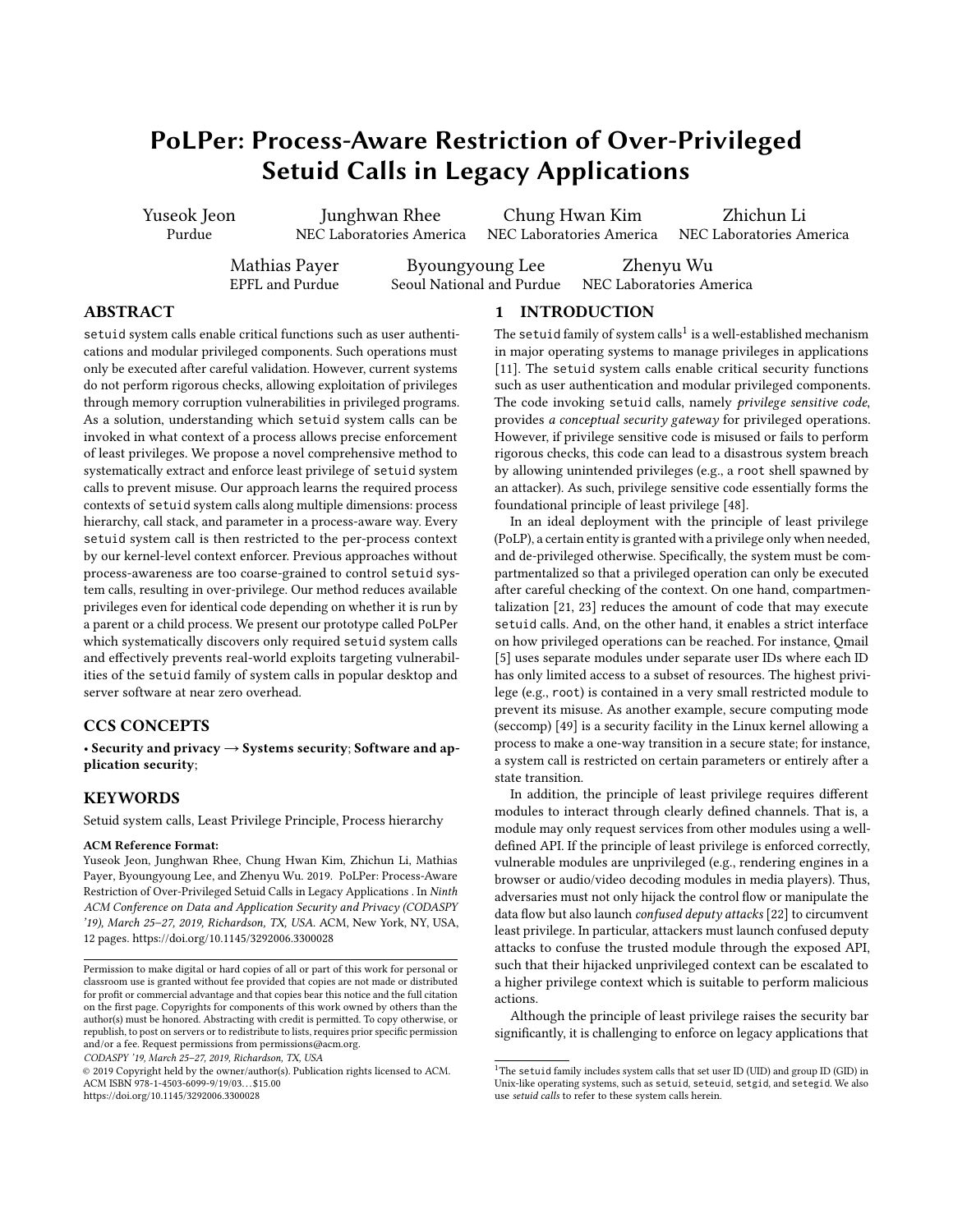<span id="page-1-0"></span>

| sudo                                                                                                                                                                                                                                                                                                                                                        |                                                               | <b>Child Process</b>                                 |                                                               |                                                | <b>Parent Process</b>                          |                                                |
|-------------------------------------------------------------------------------------------------------------------------------------------------------------------------------------------------------------------------------------------------------------------------------------------------------------------------------------------------------------|---------------------------------------------------------------|------------------------------------------------------|---------------------------------------------------------------|------------------------------------------------|------------------------------------------------|------------------------------------------------|
| static char <sup>*</sup> sudo askpass() {                                                                                                                                                                                                                                                                                                                   | <b>Process Hierarchy Context: 1</b>                           |                                                      |                                                               | <b>Process Hierarchy Context: 0</b>            |                                                |                                                |
| if $((pid = fork()) == -1) $<br>if (pid == 0) {                                                                                                                                                                                                                                                                                                             | <b>Privilege</b><br>Operation                                 | Data<br>Context                                      | Call<br><b>Context</b>                                        | <b>Privilege</b><br>Operation                  | Data<br>Context                                | Call<br><b>Context</b>                         |
| (void) setuid(ROOT UID):<br>if (setgid(user_details.gid)) {}<br>$\frac{1}{2}$ if (setuid(user_details.uid)) {}<br>execl(askpass, askpass,); 4<br>_exit(255);<br><b>Privilege</b><br>zero bytes(&sa, sizeo<br>sensitive<br>sigemptyset(&sa.sa_n<br>code<br>sa.sa flags = SA INTE $\frac{1}{2}$<br>sa.sa_handler=SIG_IGN;<br>(void) sigaction(SIGPIPE, &sa,); | setuid<br>setgid<br>setuid<br>ø<br>Ø<br>Ø<br>Ø<br>Ø<br>ø<br>ø | O<br>1000<br>1000<br>ø<br>ø<br>ø<br>ø<br>ø<br>ø<br>Ø | C1<br>C <sub>2</sub><br>C3<br>ø<br>ø<br>ø<br>ø<br>ø<br>ø<br>Ø | ø<br>ø<br>ø<br>Ø<br>ø<br>Ø<br>Ø<br>Ø<br>Ø<br>ø | ø<br>ø<br>Ø<br>Ø<br>ø<br>ø<br>Ø<br>ø<br>ø<br>ø | Ø<br>ø<br>ø<br>ø<br>ø<br>ø<br>ø<br>ø<br>Ø<br>Ø |
| sshd                                                                                                                                                                                                                                                                                                                                                        |                                                               | <b>Child Process</b>                                 |                                                               |                                                | <b>Parent Process</b>                          |                                                |
| $pid\_t$ subprocess $($ $)$ $\{$                                                                                                                                                                                                                                                                                                                            | <b>Process Hierarchy Context: 1</b>                           |                                                      |                                                               | <b>Process Hierarchy Context: 0</b>            |                                                |                                                |
| switch $((pid = fork())$ } {<br>case 0:                                                                                                                                                                                                                                                                                                                     | <b>Privilege</b><br>Operation                                 | Data<br><b>Context</b>                               |                                                               | <b>Privilege</b><br><b>Operation</b>           | <b>Data</b><br><b>Context</b>                  |                                                |
| $\{ \text{ if } (\text{setresgid}(\text{pw->pw\_gid},)) \}$<br>[if (setresuid(pw->pw_uid,)) {}<br>execve(av[0], av, child env);<br>exit(127);<br><b>Privilege</b><br>sensitive<br>default:<br>code<br>break;<br>$close(p[1])$ ;                                                                                                                             | setresgid<br>setresuid<br>ø<br>ø<br>ø<br>Ø<br>ø<br>ø          | 1000,1000,1000<br>1000,1000,1000<br>Ø                |                                                               | ø<br>ø<br>Ø<br>Ø<br>Ø<br>ø<br>Ø<br>Ø           | Ø<br>ø<br>ø<br>Ø<br>Ø<br>Ø<br>ø<br>ø           |                                                |

Figure 1: Automatically extracted multiple process contexts of **setuid** calls in **sudo** and **sshd**. PoLPer prevents any unnecessary **setuid** calls for the parent process while they are allowed for a child process. PoLPer enforces only required **setuid** calls based on process context.

are already deployed widely. Many legacy applications are monolithic and do not follow a modular design. Moreover, many existing techniques (including compartmentalization and seccomp) require re-design of software to adopt them, hindering their wide adoption by legacy software in practice. As a result, legacy applications allow large parts of the program to run over-privileged (the superset of all required privileges) instead of separating it into compartments/communicating modules with different sets of privileges.

In particular, such modules often run in separate processes but their least privileges are not properly enforced. For instance, Figure [1](#page-1-0) shows monolithic code examples of setuid system calls for more than one process. In this example, it is assumed that a child process is temporarily privileged and then de-privileged using setuid syscalls while a parent process runs without privilege changes (which is usually the case in multi-process based service daemons such as Apache and Nginx web servers). This privilege switch for a child process is enabled by privilege sensitive code, which is shown in red color in Figure [1.](#page-1-0) However, since privilege sensitive code is shared by the parent and its child process, the same code can be exploited by the parent process. More specifically, if the attacker can manipulate the control flow of the parent process, such privilege sensitive code can be abused to launch privilege escalation attacks [\[7,](#page-11-8) [46\]](#page-11-9). Hence, many legacy programs using setuid calls have been an active target by many shell code [\[16\]](#page-11-10), ROP attacks [\[34,](#page-11-11) [47\]](#page-11-12), and non-control data attacks [\[24,](#page-11-13) [27\]](#page-11-14).

In this paper, we propose PoLPer  $^2$  $^2$  to defend against adversaries exploiting such an over-privilege. Based on our study (Table [2](#page-6-0) in Section [5.2\)](#page-5-0) many popular programs use setuid system calls with

distinct patterns in parent or child processes. Therefore, a policy control in the program level causes over-provision of privileges in run-time states. This problem is currently not addressed by existing work to the best of our knowledge, and it poses a high risk for privilege exploitation. PoLPer provides a novel mechanism to recognize and apply this process-aware policy to restrict current over-privileges of legacy software without any change in code with negligible run-time overhead.

Specifically, our approach systematically extracts and enforces only required setuid calls following the least privilege principle. In particular, it analyzes multiple comprehensive contexts of required setuid calls regarding the type of a process, data values, and call stack contexts. This is achieved by static program analysis and training of the run-time contexts of setuid calls for each process. The context details are as follows: Process Hierarchy Context: In Figure [1,](#page-1-0) given identical code, different portions of code are executed at run-time depending on the process' role inside a program. The setuid calls marked in red are made by a child process while the parent process marked in blue does not run this code, shown as empty sets in the parent process table. Therefore, the setuid calls invoked by the red code should be restricted to the child process only. This can only be done by recognizing processes' hierarchical contexts (i.e., whether it is a parent or a child process). Our work proposes a new technique to observe this context for multiple run-time context checks. Process Data and Call Contexts: Once the process context is recognized, our approach hardens the execution of setuid system calls by learning and enforcing only necessary contexts in data parameters and call stack, which are indexed by a process hierarchy meaning that the profiles of contexts are individualized per process.

Contributions: We present PoLPer with the following contributions:

- Dividing setuid execution profiles of a program with process hierarchy context: Multiple processes and threads share the same code for execution. However, processes may have different requirements of setuid calls depending on their logic. It is crucial to divide program's execution contexts of a whole program level into a finer-grained process level to prevent overprivilege of setuid calls. We solve this problem by learning and run-time monitoring with a process hierarchy context.
- Automated extraction of process-aware setuid contexts: We present an automated approach to extract process-aware contexts of setuid calls from a program using static analysis and dynamic training. Data context and call contexts of setuid calls are indexed with a process hierarchy context to individualize each process behavior.
- Efficient and practical hardening of **setuid** calls using restriction on process context: We propose a practical approach to harden data context and call context of setuid calls individualized per process. It tightens previously over-provisioned privileges due to the failure of distinction on processes and effectively prevents security exploits and bugs with minimal overhead. In the benchmarks of multiple commonly used client and server software, the performance overhead of our system is under 0.54%.

 $^{2}$  PoLPer represents Principle of Least Privilege Enforcer.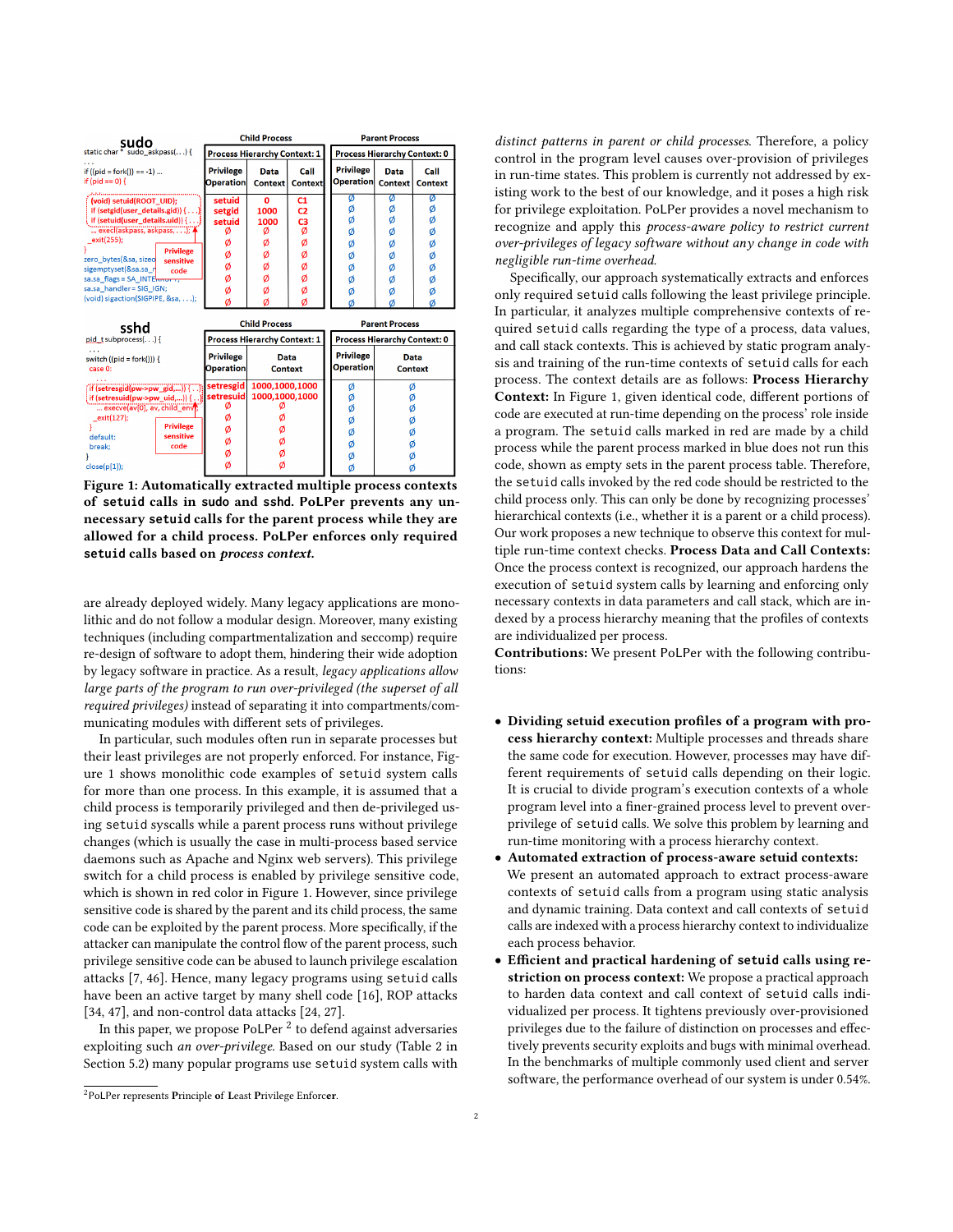<span id="page-2-0"></span>

Figure 2: Architecture of PoLPer.

<span id="page-2-1"></span>

Figure 3: Example of process hierarchy context.

## <span id="page-2-2"></span>2 THREAT MODEL

We assume a strong adversary who can compromise any program in user space, including privileged programs with setuid calls, using a non-administrative user account. For example, the adversary has a login to a user account using a stolen password and hijacks the control flow of a privileged program by exploiting software vulnerabilities. The adversary can also manipulate the privileged program's code and data in either disk or process memory.

However, based on the wide availability of code injection prevention [\[37,](#page-11-15) [53\]](#page-11-16) and file-based [\[31\]](#page-11-17) integrity checkers, näive manipulation in file or code injection would be easily detectable. Thus we assume that the binary file and code integrity of the privileged program, user-level libraries, system libraries, the operating system, and PoLPer can be verified. The operating system and the run-time enforcer of PoLPer inside the kernel space are part of the trusted computing base, and thus cannot be altered by the adversary.

In our usage model, a user is either a software developer who can provide a default policy for the program or a system administrator who can customize the policy based on an environmental context on the deployed system. This model is reasonable as seen in major security tools like AppArmor or SELinux that take a similar approach to deploy policies for various software. Therefore, we assume that PoLPer has access to the program binary (source code is optional) along with its workload regarding setuid calls in normal usages before its deployment and any adversarial attempt. Also if its source code is optionally available, PoLPer further improves the precision of policies. Because an administrator handles the program before its installation, this prior access is reasonable. This paper focuses on software written in C/C++ and compiled to native binary code.

## 3 DESIGN OF POLPER

#### 3.1 Architecture

In this section, we present the architecture of PoLPer. Our goal is to enforce only required privileges for the setuid calls of application code, which are essentially the setuid calls identified in the program code and specified by developers. There are multiple aspects in how this family of system calls is used. First, there can be more than one process involved in program execution. In many server programs, the executed part of code and corresponding roles of processes are different even though they share the exact same code image. Differentiating such roles is essential to achieve least privileges (i.e., we prohibit a setuid call and a potential exploitation to a worker process which does not require a setuid call). We achieve this aspect with our novel process hierarchy context. Second, setuid family calls have different behaviors and risks depending on the input parameters (e.g., a nobody account vs. the root account) and process. Therefore, the values of parameters passed to privilege operations must be carefully inspected and restricted based on the required values profiled for each process. We extract this aspect, called *process data context*, from the program code with static analysis and dynamic training. Lastly. setuid calls should be inspected in a fine-grained way regarding which privilege sensitive code can invoke them in what specific call contexts in each process. Therefore, we learn and enforce the detailed call stack patterns of setuid system calls given each process and this aspect is called process call context.

Figure [2](#page-2-0) presents the architecture of PoLPer regarding how it learns and enforces data and call contexts indexed by each process' context. In the first process context analysis stage, given a program, its code and run-time execution is analyzed using static analysis and dynamic training to extract the process contexts of setuid calls. In the second stage, the process context enforcement, the extracted contexts are loaded into the OS kernel. Whenever the program calls any setuid system calls, its process hierarchy, data, and call contexts are cross-checked if the call complies with the extracted contexts. Any violating call is detected and prevented as a misuse of seuid system calls.

In this paper, we focus on setuid family calls as one instance of privilege operations because of their prevalence in major legacy software and corresponding attacks. We note that our system can be easily extended to apply our techniques to other operations such as capabilities as future work.

#### 3.2 Extraction of Process Hierarchy Context

Process Behavior Role: Programs that leverage multiple processes and/or threads often leverage different units of execution to decompose functionalities. Each class of processes/threads executes a specific behavior, restricted to a subset of the code although the entire code image is shared across all processes and threads. For example, popular server programs such as sshd and apache use child processes as workers while the parent process manages a pool of workers and distributes the workload. To describe such different characteristics of a set of processes/threads inside the same program, we use the term process behavior role.

Such different behavior roles imply that the capability to run setuid calls are over-provisioned due to the inability to apply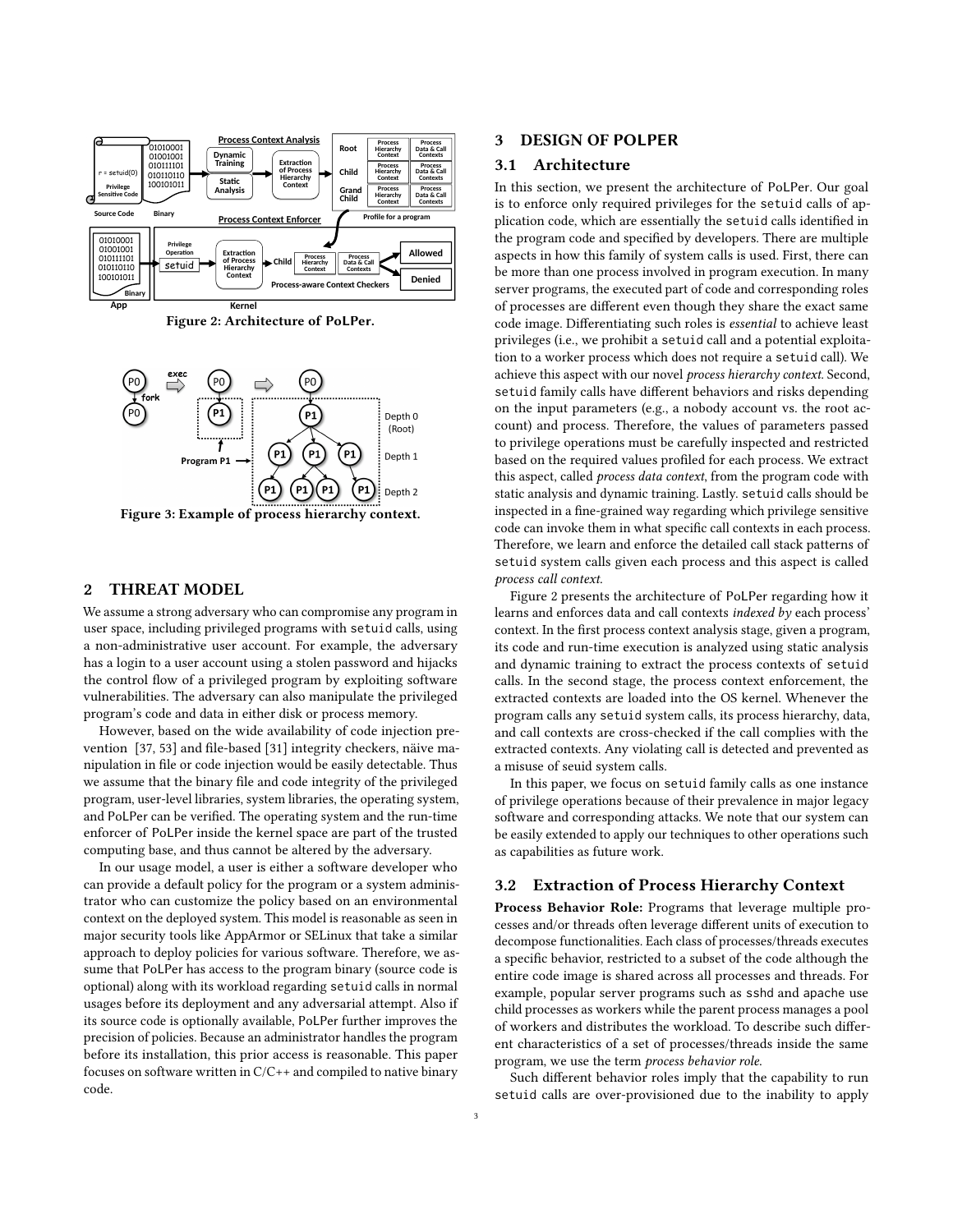individualized policies for processes. Unrestricted capabilities to run setuid calls pose the risk that such code can be exploited through a vulnerability.

Inferring Process Behavior Role with a Process Hierarchy Context: We infer a process' behavior role using the hierarchical position of it relative to other processes. As process creation system calls (e.g., fork/clone) are invoked, the processes and threads inside a program form parent and child relationships, resulting in a process tree where the root is the first process of the program (Figure [3\)](#page-2-1). We use the hierarchical distance between the process and the root process in the tree to infer its behavior role. We call this distance the process hierarchy context.

Our key intuition is that a process usually exhibits a different role depending on where it is located within a process hierarchy tree. Thus, we differentiate the process' behavior role using the relative distance from the root (i.e., depth), which becomes our metric to systematically infer and capture a process behavior role.

In Figure [3](#page-2-1) the root of a program is the oldest parent process whose parent's program image is different from its program image. This may not be determined at the program creation time because, in many OSes (e.g., Unix variants like Linux), the first process of a program is a child clone of a program invoker. Later, its program image is replaced using another system call such as exec. Thus our algorithm determines this distance or depth at a program image replacement call (e.g., exec) and caches its result for run-time usage. The depth increases when a process forks/clones a child process/thread.

PoLPer uses process states in an operating system kernel. A process node represents a process state (e.g., a task\_struct in Linux). When a setuid call is invoked, PoLPer determines the current process node (i.e., the current process in OS). Given a process node, our algorithm follows the reference for its parent until it reaches the root process of the program, whose parent has a different program image and has the depth 0. Then its depth is calculated as the distance of a traversal to the root process. If there is more than one role in the same depth, this scheme determines them as one combined role.

Given our evaluation, we found that this scheme is effective to distinguish a process behavior role at minimal run-time cost. However, in complex software, it is possible in some rare cases that multiple processes with the same depth can play different roles. Our current policy over-approximates this situation as combined process behavior. PoLPer can improve the precision by using additional program contexts, such as the call stacks of the origin process during fork and the child.

#### 3.3 Extraction of Process Data Context

setuid system calls use parameters to represent various information involved to change a privilege in each process context. Given the logic and the context where a program makes a transition of privilege from one to another, the parameters will have corresponding particular values.

The patterns of parameters are learned with the process hierarchy context to differentiate unique parameter behavior of each process role. We use a hybrid approach combining dynamic and static analyses for the advantages of both approaches.

Learning Process Data Context using Dynamic Training: Our dynamic and static analyses have different contributions to capturing data context. The dynamic analysis captures crucial information including process hierarchy context and concrete values from outside of a program such as the values from files, network, or OS. The static analysis can further contribute to the patterns by discovering possible data flows systematically.

The same environment and input for setuid system calls are used for dynamic and static analyses. Our dynamic analysis starts with the program binary under the account assumed in the execution environment. When one of setuid family system call is invoked, it traps to our analysis module. Our module records concrete parameter values along with the process hierarchy context and call context at the setuid call.

Enhancing Data Context using Static Analysis: If source code is available, static analysis systematically discovers over-approximated potential data contexts. Combined with dynamic results, it further improves learning which will be presented in Section [5.2.](#page-5-0) Our analysis discovers data contexts with the following details. After the analysis, the result is associated with the profile from dynamic training.

- Constant Values: We found many instances of constant values in the setuid calls of evaluated programs where the parameter values are exactly determined in the code. For instance, some code always invokes a setuid call to set the root privilege. Then our analyses find the constant value corresponding to the root. These invariant cases are effective for tightly restricting the parameter.
- Symbolic Values: We also found that some parameters can be determined systematically by certain API calls. For instance, getuid system API obtains the current user ID from OS. A frequent use case invokes this API first, followed by a setuid call based on the returned value. Essentially there is a strict data flow from the source using a symbolic value, the current user ID, to the setuid call. Thus when this program is running under a certain account, we can have a specific value for the parameter given the context of the account. We first determine this case from static analysis, and then it is checked by accessing the user ID in the OS state (e.g., task\_struct).
- External Values: There are other cases where these parameters are derived from various other constants or variables, an input, or OS. We use dynamic training to determine concrete values given in our execution environment. Technically it would be feasible to determine the source of such variables using advanced program analysis techniques (e.g., system level information tracking) as a future improvement.

We use the UniSan framework [\[36\]](#page-11-18) as our basis of contextsensitive data flow analysis and extended various functionalities such as the coverage of global scope. The following steps show a high-level description on how our Algorithm [1](#page-4-0) works.

- Line 1: The input for this analysis is a set of setuid system calls and program code. We select 8 setuid system calls in Linux in this work.
- Line 2-5: Static analysis first determines the list of call sites for a setuid call  $p$ , which is one of the supported set of setuid system calls shown as  $P$ . For each call site  $s$  of  $p$ , data flow analysis is performed.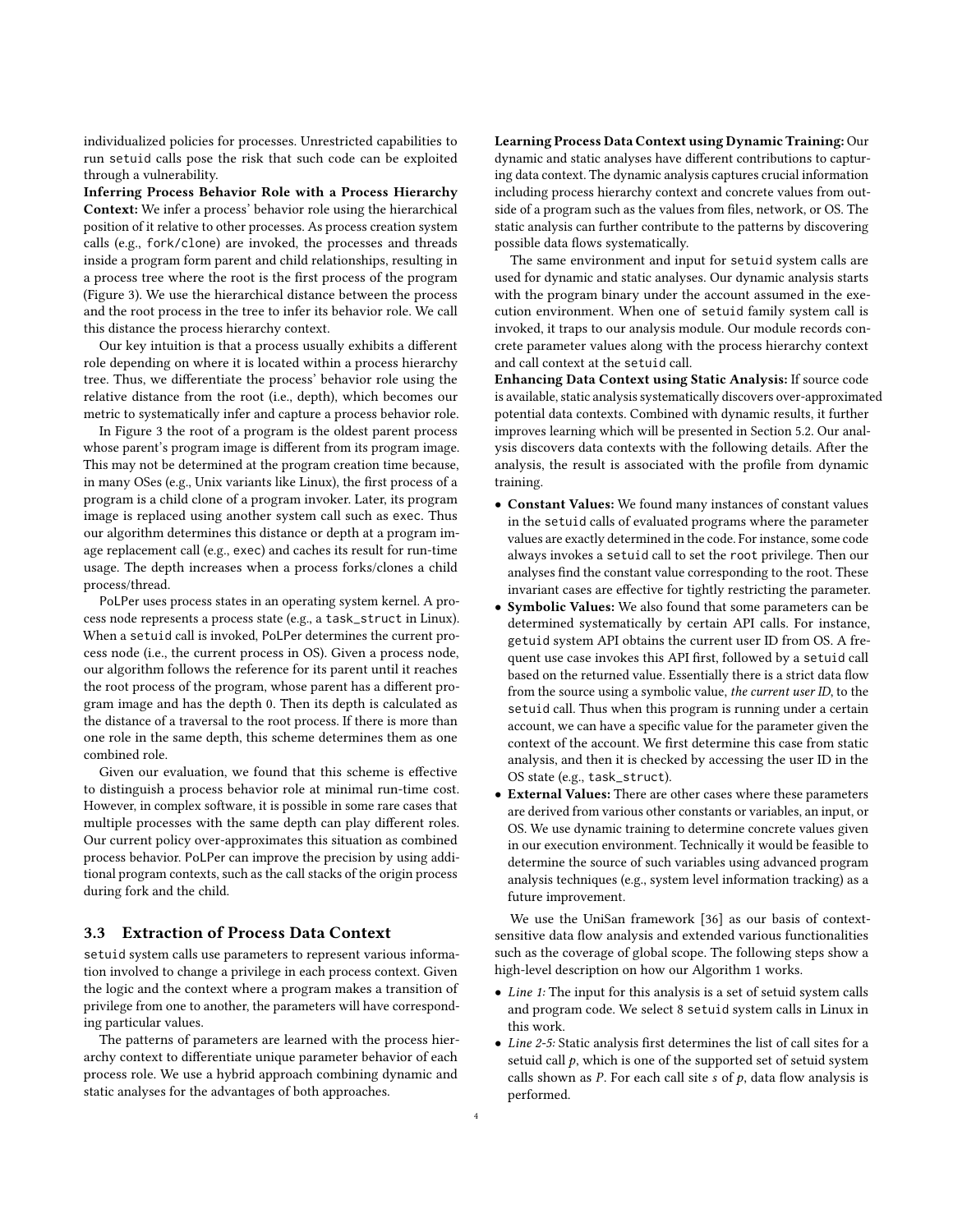|     | Algorithm I static uata comext extraction.       |     |                            |
|-----|--------------------------------------------------|-----|----------------------------|
|     | C:Code                                           | 20: | success, matches           |
|     | $P$ : Set of setuid family system calls          |     | FindReachableDataFlow(V,r) |
|     | $F$ : Profile of data context                    | 21: | if success $== True$ then  |
|     | 1: function EXTRACTDC(C, P)                      | 22: | $out = []$                 |
| 2:  | for $p \in P$ do                                 | 23: | for $m \in$ matches do     |
| 3:  | S = Find all call sites of $p$ in C              | 24: | [type, val or $F$ ] = m    |
| 4:  | for $s \in S$ do                                 | 25: | switch type do             |
| 5:  | $F[p,s] = OnSetUIDCall(p,s)$                     | 26: | case Const                 |
| 6:  | end for                                          | 27: | out<br>$out$ $\cup$<br>$=$ |
| 7:  | end for                                          |     | (Static, val)              |
|     | s: end function                                  | 28: | <b>break</b>               |
|     | 9: function $ONSETUIDCALL(p, s)$                 | 29: | case Function              |
| 10: | $res = \Box$                                     | 30: | out<br>$out \cup$<br>$=$   |
| 11: | $R = \text{Get}$ a parameter list in the invoca- |     | (Dynamic, return(F))       |
|     | tion                                             | 31: | break                      |
| 12: | for $r$ in $R$ do                                | 32: | end for                    |
| 13: | if $r$ is a constant then                        | 33: | $res[r] = out$             |
| 14: | $res[r] = (Static, val(r))$                      | 34: | else                       |
| 15: | end if                                           | 35: | $res[r] = (Dynamic, Null)$ |
| 16: | <b>if</b> $r$ is a return from a function $F$    | 36: | end if                     |
|     | then                                             | 37: | end if                     |
| 17: | $res[r] = (Dynamic, return(F))$                  | 38: | end forreturn res          |
| 18: | else                                             |     | 39: end function           |
| 19: | V is all variables and constants                 |     |                            |
|     |                                                  |     |                            |

<span id="page-4-0"></span>Algorithm 1 Static data context extraction.

- Line 9-11: For each privilege sensitive code s calling a setuid function  $p$ , a list of its parameters in the invocation is obtained.
- Line 13-15: If a parameter is a constant value, the analysis stops and records the value.
- Line 16-17: If a parameter is a return value from a function F (e.g., getuid()), this case is handled as a symbolic variable.
- Line  $18-20$ : If a parameter r is a variable, an inter-procedural data flow analysis is performed to find the source of the value. To find the sources, it first obtains a set of all variables and constants, denoted as  $V$ . And then, it checks whether any item  $v$  reaches  $r$ .
- Line 21-33: When one or more constant or variable is used for the parameter  $r$ , possible values are stored in the profile. If the source that r's value is from is a constant (Line 26-28), the corresponding value is stored. If it is returned from a function, its value is determined in dynamic training (Line 29-31).
- Line 34-35: If no variable or constant can reach a parameter  $r$ , it could be due to limitation of static analysis. Then its concrete value is determined in dynamic training.

## 3.4 Extraction of Process Call Context

A call stack at a setuid system call can identify a specific code location and call context how the setuid call is made. By being recorded together with the process hierarchy context this information can represent specific patterns of setuid calls in each process role.

We leverage dynamic analysis for high accuracy call context (i.e., call stack). Static analysis may be able to determine the call context as well. However, if the call stack involves dynamically linked library code, which may have internal function calls within the library, dynamic analysis provides higher accuracy.

#### 3.5 Run-time Enforcement of Process Contexts

This section presents how to detect execution anomalies based on the process contexts of setuid family system calls.

When a program executes, any invocation of a setuid call is captured by the system call interposition layer. The process hierarchy context and process contexts are collected and compared

with the profile that was previously extracted from the program to determine whether they are part of known behavior.

Any unknown behavior is denied returning a failure code and logging of this violation incident (to be exported to a system administrator). Upon a denied attempt, this detailed log showing program internal states will help the developer and an administrator to understand how (process hierarchy context, call context) and with what parameters (data context) this application was about to be exploited but protected.

#### 4 IMPLEMENTATION

In this section, we present the technical details in the implementation of PoLPer. There are two major components: process context analyzer and enforcer.

Process Context Analyzer: Our static data flow analysis is implemented by extending UniSan [\[36\]](#page-11-18), which is based on the LLVM framework [\[35\]](#page-11-19). UniSan is designed for eliminating information leak vulnerabilities in OS kernels caused by uninitialized data reads. We use its functionalities to track data flow for identifying the data context in this paper. Our major extensions are three-fold: (1) checking reachability from an object allocation site to privilege operation calls, (2) collecting possible store values (e.g., foo =  $getuid()$ ;) during tracking data flow, and (3) tracking global objects (UniSan only track heap and stack objects) since the parameters may have values derived from global objects. Dynamic training is performed by using process context enforcer to be explained next with a permissive learning mode which records process contexts on setuid system calls.

Process Context Enforcer: This component residing in the OS kernel intercepts an invocation of a setuid family system call and inspects the run-time states. We implemented this component using Kprobes [\[29\]](#page-11-20), a kernel-based probing mechanism which can dynamically hook any kernel routine. Note that Kprobes avoids any instrumentation or modification inside software binary or in the user space. Thus it provides a near-native speed of execution of the program code without intrusively instrumenting the application.

PoLPer inserts Kprobes hooks on the entry points of setuid family system calls. When any setuid system call is invoked, PoLPer takes a control through Kprobes and extracts process hierarchy, data, and call contexts. When this module is used for dynamic analysis in a learning mode, the extracted contexts are temporarily stored in kernel heap, then it is stored in a file as a profile for the program. When it is used for the enforcement, the extracted run-time contexts are verified whether they comply with the profile.

When PoLPer inspects the process hierarchy, data parameters, and the call stack on setuid calls, we applied multiple optimization code to keep the run-time overhead minimal.

#### 5 EVALUATION

In this section, we evaluate PoLPer in multiple aspects: (1) detection of real-world exploits, (2) multi-context extraction, (3) performance evaluation, and (4) case studies.

Experimental Setting: All evaluations were performed on Ubuntu Linux 14.04.5 LTS with a quad-core 3.40GHz CPU (Intel i7-6700), 1TB HDD, and 16GB RAM. Note that we chose the old OS version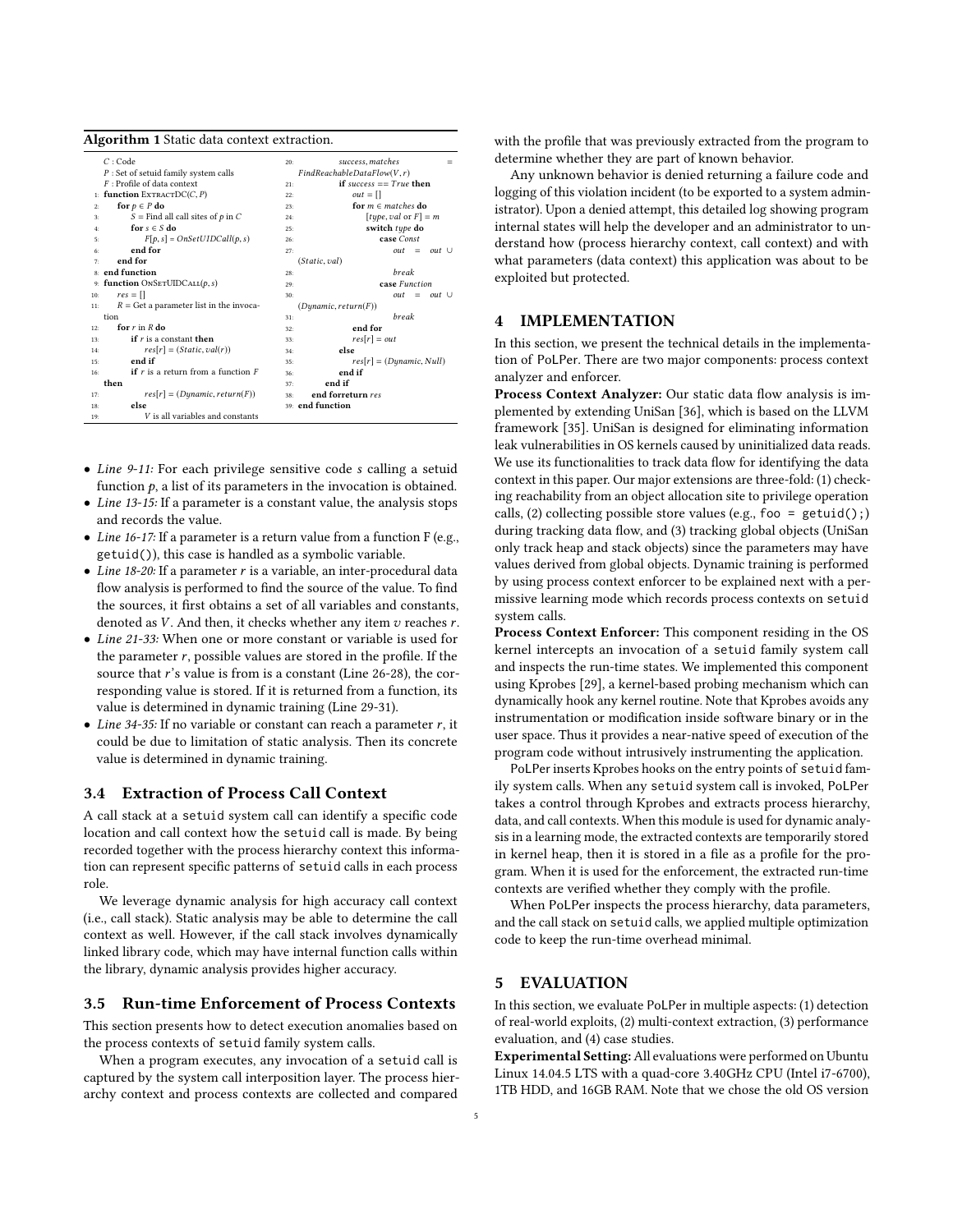to evaluate real exploit case studies in situ. Our design and implementation have no restriction to support other Linux operating system distributions.

Evaluation Target Programs: We have tested PoLPer with the following real-world desktop and server programs: Ping, Sudo, AccountsService, Upstart, Telnet, Shadow, SSH, Wireshark, Apache, and Nginx. These are common selected applications which use setuid system calls with a varying size and complexity from small utility programs (e.g., Ping) to larger server programs like Apache. As described in our threat model, this work focuses on the software written in C/C++, and compiled to a native binary.

#### 5.1 Detection of Real-world Security Exploits

We evaluate the effectiveness of PoLPer using real-world exploits as illustrated in Table [1.](#page-6-1) The first column shows exploit patterns. The following columns present the details of attack exploits regarding the name of the software that is being attacked, the exploit name, and the privilege operations exploited. A comparison between PoLPer and other approaches follows. CFI (control flow integrity), NCI (non-control data integrity), DFI (data flow integrity) respectively refer to the approaches that detect control flow manipulation [\[3\]](#page-11-21), non-control data manipulation [\[12\]](#page-11-22), and the manipulation of both [\[10\]](#page-11-23) [3](#page-0-0) . Note although DEP [\[37,](#page-11-15) [53\]](#page-11-16) has been widely deployed to prevent stack smashing attacks, it has not been successful due to the ROP attacks which can easily disable DEP and transfer control to the shell code using mprotect in Linux and VirtualProtect in Windows [\[1,](#page-11-24) [2\]](#page-11-25).

PoLPer uses Process Data Contexts (P-DC) and Process Call Contexts (P-CC) determined using process hierarchy contexts at run-time to detect each exploit. For all cases, PoLPer detects them by using process contexts, while only one of CFI or NCI is able to detect each attack. Data flow integrity (DFI) approach can detect both of control data and non-control data manipulation but with a significant overhead [\[10\]](#page-11-23). PoLPer can detect these exploits with negligible overhead (see Section [5.3\)](#page-6-2). In all cases, the contexts of privilege sensitive operations are extracted and enforced while identifying the process hierarchy context at run-time. PoLPer can complement DEP, CFI, NCI when they fail depending on the exploit type and it offers efficient prevention comparable to DFI with much low overhead to be presented.

The top two cases use data-oriented programming to manipulate data without changing the control flow of a program where control flow integrity (CFI) cannot detect them. The following cases involve a change in its call stack where a setuid system call is called. CFI, DFI, and PoLPer (P-CC) are able to detect the attacks while NCI could not detect them.

Ground Truth Validation: As a ground truth validation, we manually examined the source code to locate relevant setuid family calls of 1∼25 function call instances in only 10 minutes∼1 hour due to a small well-defined scope of privilege functions. In our environment set up and the workload given, we did not face false positives or false negatives, and manual code examination also found our analyses properly cover the code relevant to our experiments.

#### $^3{\rm Regarding}$  [\[10\]](#page-11-23), this approach can detect both control data (e.g., function pointers and return addresses) manipulation and non-control data manipulation.

### <span id="page-5-0"></span>5.2 Extraction of Process Contexts

Next, we evaluate the details of PoLPer regarding the extraction of multiple contexts.

Extraction of Process Hierarchy Context: Table [2](#page-6-0) presents the process hierarchy context extracted from dynamic training. We cover 8 setuid family system calls in Linux shown in column headers for the programs shown in the row headers. seteuid and setegid columns are omitted since they are replaced with setresuid and setresgid calls. Column  $D_0$ ,  $D_1$ ,  $D_2$  respectively show the process hierarchy information of depth 0, 1, and 2 (i.e., the root, a child of the root, a grandchild of the root). Inside each column, there are two sub-columns, P and I. P shows the number of process instances and I shows the average number of setuid call invocation per a process.

This table illustrates process-aware privilege operations under various process depths (depth 0∼2). This new context of process hierarchy enables more concise and stricter contexts for each individual depth by avoiding the merge of the contexts for all depths. At run-time each process is restricted only using the contexts of its depth.

Reduction of Rules: Each context of a process is described as an enforcement policy rule. Process hierarchy context enables the reduction of run-time complexity by checking only the rules associated to each process depth. Table [3](#page-6-3) shows this runtime cost reduction. The reduction ratio of enforcement rules (shown as Rule cut) is calculated as  $\frac{\text{Process aware rules}}{\text{Non-process aware rules}} = \frac{\sum_{n=1}^{N} |D_i| n_i}{N \ln \sum_{n=1}^{N} |D_i|}$  $\frac{\sum_{n=1}^{N} |D_i| n_i}{N |\cup_{i=1}^{N} D_i|}$  where  $D_i$ | is a set of distinct rules for a depth i,  $n_i$  is a number of processes<br>for a depth i, and N is the sum of n. In general the programs with for a depth *i*, and *N* is the sum of  $n_i$ . In general the programs with multiple processes baye high perceptage of rule reduction. Overall multiple processes have high percentage of rule reduction. Overall there is 48.92% reduction of the rules on average.

Extraction of Static Data Context: Table [4](#page-7-0) shows data contexts systematically extracted from source code. For each setuid system call, our static analysis determines where the parameters come from. The sources of parameters are shown as four notations. If the parameter comes from a function call (e.g., setuid(getuid())), it is shown as F. The parameter coming from a constant (e.g.,  $setuid(0)$ ) is counted as  $C$ . When the parameter is determined from a data flow analysis which eventually derives it from a constant or a function, it is shown as  $V$  (e.g., int uid = 0; setuid(uid)). If the static analysis cannot determine the source of a parameter, it is indicated as N. Since several programs have complex code/data structures and initialize values using the values from a file (e.g.,  $/etc$ /passwd), this  $N$  case is supported by dynamic data context analysis. Note this is an implementation issue of static analysis which can be improved by advancing the scalability of data flow analysis or with advanced system-wide analyses.

Extraction of Dynamic Process Data and Call Context: The run-time data context and call context in our dynamic analysis are shown in Table [5.](#page-7-1) Column C represents the diversity of call contexts for each privilege operation and Column D shows the average number of distinct parameters per each context. For instance, if C is 1, there is only one particular way to call a privilege operation inside the program. If only one value is used for its parameter, D would be 1. For the same reason as Table [2,](#page-6-0) seteuid and setegid columns are omitted due to their replacement by other operations.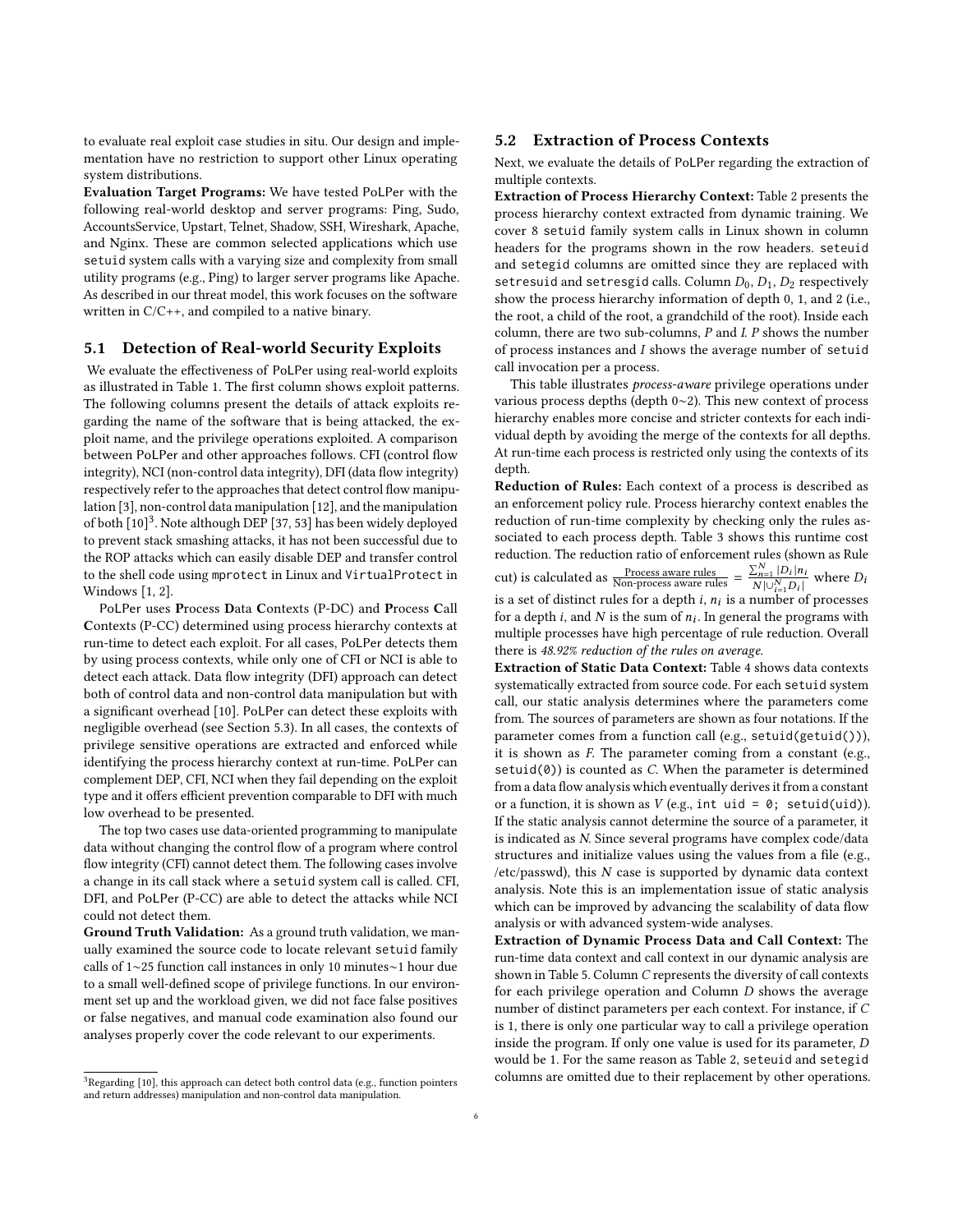<span id="page-6-1"></span>

| Exploit           |                 | Exploit    | Setuid               |                  |        | Detected     |                         |              |
|-------------------|-----------------|------------|----------------------|------------------|--------|--------------|-------------------------|--------------|
| Pattern           | Vul. Program    | Name (EDB) | Syscall              |                  | PoLPer | <b>CFI</b>   | <b>NCI</b>              | DFI          |
|                   |                 |            | Exploited            | $P-DC$           | $P-CC$ |              |                         |              |
| Modify Setuid     | Sudo            | (N/A)      | setuid               | $\checkmark$     | Х      | X            | $\checkmark$            | $\checkmark$ |
| Parameters        | Wu ftpd         | (N/A)      | seteuid              | $\checkmark$     | X      | x            | ✓                       | ✓            |
|                   | Overlayfs       | 37292-2015 | setresuid, setresgid | X                |        | ✓            | X                       |              |
|                   |                 | 39230-2016 | setresuid            | $\boldsymbol{x}$ | ✓      | ✓            | X                       | ✓            |
|                   | Glibe           | 209-2000   | setuid, setgid       | x                | ✓      | ✓            | X                       | ✓            |
| Run privilege     | Mkdir           | 20554-2001 | setuid, setgid       | x                | ✓      | ✓            | X                       | $\checkmark$ |
| operation         | KApplication    | 19981-2000 | setuid, setregid     | X                | ✓      | ✓            | X                       | ✓            |
| (e.g., setuid(0)) | Suid dumpable   | 2006-2006  | setuid, setgid       | x                | ✓      | ✓            | X                       | ✓            |
| before running    | Execve/ptrace   | 20720-2001 | setuid               | x                |        | ✓            | $\boldsymbol{x}$        | ✓            |
| a shell           | Splityt         | 20013-2000 | setuid               | X                |        | ✓            | X                       | ✓            |
|                   | Openmovieeditor | 2338-2006  | setuid, setgid       | x                |        | ✓            | X                       | $\checkmark$ |
|                   | Traceroute      | 178-2000   | setuid, setgid       | x                | ✓      | $\checkmark$ | X                       | $\checkmark$ |
|                   | <b>VMWare</b>   | 19371-1999 | setuid               | X                | ✓      |              | X                       | $\checkmark$ |
|                   | Su              | (N/A)      | setuid               | x                |        |              | $\overline{\mathbf{x}}$ |              |

Table 1: Evaluation of security exploit analysis. This table presents the effectiveness of PoLPer for real-world exploits. P-DC and P-CC respectively represent data contexts and call contexts by process hierarchy context.

<span id="page-6-0"></span>

|              |                          |                          | Setuid                   |                          |                          |                          |                          |                          | Setreuid                 |   |                          |                          |                          |                          | Setresuid                |   |                          |                          |                          |                          | Setgid                   |    |                          |                          |    |                          | Setregid                 |                          |                          |   |                          |                          | Setresgid                |                          |                          |                          |
|--------------|--------------------------|--------------------------|--------------------------|--------------------------|--------------------------|--------------------------|--------------------------|--------------------------|--------------------------|---|--------------------------|--------------------------|--------------------------|--------------------------|--------------------------|---|--------------------------|--------------------------|--------------------------|--------------------------|--------------------------|----|--------------------------|--------------------------|----|--------------------------|--------------------------|--------------------------|--------------------------|---|--------------------------|--------------------------|--------------------------|--------------------------|--------------------------|--------------------------|
|              | DO                       |                          |                          | $\overline{D1}$          |                          | D2                       |                          | Do                       | $\overline{D1}$          |   |                          | D2                       |                          | Do                       | $\overline{D1}$          |   |                          | $\overline{D2}$          |                          | Do                       | $\overline{D1}$          |    |                          | D2                       | Do |                          | D1                       |                          | D2                       |   |                          | Do                       |                          | $\overline{D1}$          |                          | D2                       |
|              |                          |                          |                          |                          |                          |                          |                          |                          |                          |   | P                        |                          | P                        |                          | D                        |   |                          |                          |                          |                          |                          |    |                          |                          |    |                          |                          |                          |                          |   |                          |                          |                          |                          | Ρ                        |                          |
| Ping         |                          |                          | $\overline{\phantom{a}}$ | $\overline{\phantom{a}}$ | $\overline{\phantom{a}}$ | -                        | $\overline{\phantom{a}}$ | $\overline{\phantom{a}}$ | $\overline{\phantom{a}}$ | - | $\overline{\phantom{a}}$ | -                        | $\overline{\phantom{a}}$ | $\overline{\phantom{a}}$ | $\overline{\phantom{a}}$ | - | $\overline{\phantom{a}}$ | -                        | -                        | -                        | $\overline{\phantom{a}}$ | -  | -                        |                          | -  | -                        | -                        | $\overline{\phantom{a}}$ | -                        | - | -                        | -                        | $\overline{\phantom{a}}$ |                          |                          | -                        |
| Sudo         | 2                        |                          |                          |                          | $\overline{\phantom{a}}$ | -                        |                          | $\overline{\phantom{a}}$ | $\overline{\phantom{a}}$ | - | $\overline{\phantom{a}}$ | $\overline{\phantom{a}}$ | 5                        | 10                       | 2                        |   | $\overline{\phantom{a}}$ | -                        | -                        | $\overline{\phantom{a}}$ | 3                        |    | -                        | -                        |    | -                        | -                        | $\overline{\phantom{a}}$ | -                        | - | 5                        | 9                        | $\overline{\phantom{a}}$ | -                        |                          |                          |
| Xterm        | 11                       |                          | 7                        |                          | $\overline{\phantom{a}}$ | $\overline{\phantom{a}}$ | $\overline{\phantom{a}}$ | $\overline{\phantom{a}}$ | $\overline{\phantom{a}}$ | - | $\overline{\phantom{a}}$ | -                        | $\overline{\phantom{a}}$ | $\overline{\phantom{a}}$ | -                        | - | $\overline{\phantom{a}}$ | $\overline{\phantom{a}}$ | $\overline{\phantom{a}}$ | $\overline{\phantom{a}}$ | $\overline{ }$           |    | $\overline{\phantom{a}}$ | -                        |    | $\overline{\phantom{a}}$ | $\overline{\phantom{a}}$ | $\overline{\phantom{a}}$ | -                        | - | 7                        |                          | $\overline{\phantom{a}}$ | $\overline{\phantom{a}}$ |                          | $\overline{\phantom{a}}$ |
| Cron         | $\overline{\phantom{a}}$ | $\overline{\phantom{a}}$ | $\overline{\phantom{a}}$ | $\overline{\phantom{a}}$ |                          | $\mathbf{1}$             |                          | $\overline{\phantom{a}}$ | $\overline{\phantom{a}}$ | - | $-$                      |                          | $\overline{\phantom{a}}$ | $\sim$                   | $\overline{\phantom{a}}$ | - | -                        | $\overline{\phantom{a}}$ | -                        | -                        | $\overline{\phantom{a}}$ | -  | $\mathbf{1}$             |                          |    | -                        | -                        | $\overline{\phantom{a}}$ | $\overline{\phantom{a}}$ | - | -                        | -                        | $\overline{\phantom{a}}$ |                          |                          |                          |
| Telinit      | 2                        |                          | -                        | $\overline{\phantom{a}}$ | $\overline{\phantom{a}}$ | $\overline{\phantom{a}}$ | $\overline{\phantom{a}}$ | $\overline{\phantom{a}}$ | $\overline{\phantom{a}}$ | - | $\overline{\phantom{a}}$ |                          | $\overline{\phantom{0}}$ | $\overline{\phantom{a}}$ | -                        | - | $\overline{\phantom{a}}$ | -                        | -                        | $\overline{\phantom{a}}$ | -                        | -  | -                        | -                        | -  | -                        | -                        | $\overline{\phantom{a}}$ | -                        | - | -                        | -                        | $\overline{\phantom{a}}$ | -                        | $\overline{\phantom{a}}$ | $\overline{\phantom{a}}$ |
| Telnet-Login |                          |                          | $\mathbf{1}$             |                          | -                        | $\overline{\phantom{a}}$ |                          | $\overline{\phantom{a}}$ | $\sim$                   | - | $\overline{\phantom{a}}$ |                          | $\overline{\phantom{a}}$ | $\overline{\phantom{a}}$ | -                        | - | $\overline{\phantom{a}}$ | -                        |                          | $\overline{\phantom{a}}$ |                          |    | $\overline{\phantom{a}}$ |                          |    | $\overline{\phantom{a}}$ | -                        | $\overline{\phantom{a}}$ | -                        |   | $\overline{\phantom{a}}$ | $\overline{\phantom{a}}$ | $\overline{\phantom{a}}$ | $\overline{\phantom{a}}$ |                          |                          |
| Login        | $\overline{\phantom{a}}$ | $\overline{\phantom{a}}$ | $\mathbf{1}$             |                          | $\overline{\phantom{a}}$ | $\overline{\phantom{a}}$ | $\overline{\phantom{a}}$ | $\overline{\phantom{a}}$ | $\overline{\phantom{a}}$ | - | $\overline{\phantom{a}}$ |                          | $\overline{\phantom{a}}$ | $\overline{\phantom{a}}$ | -                        | - | $\overline{\phantom{a}}$ | -                        |                          |                          | -                        | -  | $\overline{\phantom{a}}$ | $\overline{\phantom{a}}$ |    |                          | $\overline{\phantom{a}}$ | $\overline{\phantom{a}}$ | -                        |   | $\overline{\phantom{a}}$ | $\overline{\phantom{a}}$ | $\overline{\phantom{a}}$ | $\overline{\phantom{a}}$ | $\overline{\phantom{a}}$ | $\overline{\phantom{a}}$ |
| SSH & SCP    | $\overline{\phantom{a}}$ | $\overline{\phantom{a}}$ | -                        |                          | 5                        |                          |                          |                          | 2                        | 3 |                          |                          | $\overline{\phantom{0}}$ | $\overline{\phantom{a}}$ | 2                        | 3 | 5                        | 2                        |                          | $\overline{\phantom{a}}$ | -                        | -  | 5                        |                          |    |                          | 2                        | 5                        | -                        |   | $\overline{\phantom{a}}$ | $\overline{\phantom{a}}$ | 2                        | 6                        | 5                        | 2                        |
| WireShark    | $\overline{\phantom{a}}$ | $\overline{\phantom{a}}$ | -                        |                          | $\overline{\phantom{a}}$ |                          |                          | $\overline{\phantom{a}}$ | $\overline{\phantom{a}}$ |   | $\overline{\phantom{a}}$ | -                        |                          | ٠                        | -                        | - | -                        | -                        |                          | $\overline{\phantom{a}}$ | -                        | -  | -                        |                          |    |                          | $\overline{\phantom{a}}$ | $\overline{\phantom{a}}$ | -                        | - | $\mathbf{1}$             |                          | $\overline{\phantom{a}}$ | -                        |                          | $\overline{\phantom{a}}$ |
| Apache       |                          | $\overline{\phantom{a}}$ | $\mathbf{1}$             |                          | -                        |                          |                          | $\sim$                   | $\overline{\phantom{a}}$ |   | $\sim$                   |                          | -                        | $\overline{\phantom{a}}$ | -                        | - | -                        | -                        |                          | $\overline{\phantom{a}}$ | ۰.                       | -4 | $\overline{\phantom{a}}$ |                          |    |                          |                          | $\overline{\phantom{a}}$ | -                        |   |                          |                          | $\overline{\phantom{a}}$ |                          |                          |                          |
| Nginx        | $\overline{\phantom{a}}$ | $\overline{\phantom{a}}$ | $\mathbf{1}$             |                          | $\overline{\phantom{a}}$ | -                        | $\overline{\phantom{a}}$ | $\overline{\phantom{a}}$ | $\overline{\phantom{a}}$ | - | $\overline{\phantom{a}}$ | $\overline{\phantom{a}}$ | $\overline{\phantom{0}}$ | $\overline{\phantom{a}}$ | -                        | - | $\overline{\phantom{a}}$ | $\overline{\phantom{a}}$ | -                        | $\overline{\phantom{a}}$ |                          | н. | $\overline{\phantom{a}}$ | $\overline{\phantom{a}}$ | -  | -                        | -                        | $\overline{\phantom{a}}$ | $\overline{\phantom{a}}$ | - | -                        | $\overline{\phantom{a}}$ | $\overline{\phantom{a}}$ | -                        | $\overline{\phantom{a}}$ | $\overline{\phantom{a}}$ |

Table 2: Extracted process hierarchy context. This table presents setuid syscalls and the process hierarchy (column head) for each application (row head). P is a number of process instances and I is an average number of setuid calls per process called.  $D_0$  is the root,  $D_n$  is a  $n^{th}$  child of  $D_0$ . It illustrates PoLPer's novel capability to learn and detect *process-aware* contexts.

<span id="page-6-3"></span>

| Programs     | Non-process<br>aware rules | Process<br>aware rules | Rule Cut (%) |
|--------------|----------------------------|------------------------|--------------|
| Ping         |                            |                        | 0            |
| Sudo         | 352                        | 196                    | 44           |
| Xterm        | 576                        | 296                    | 49           |
| Cron         | 2                          | 2                      | 0            |
| Telinit      | 4                          | 4                      | 0            |
| Telnet-Login | 6                          | 3                      | 50           |
| Login        | 4                          | $\overline{2}$         | 50           |
| SSH & SCP    | 182                        | 88                     | 52           |
| WireShark    | 2                          | 2                      | 0            |
| Apache       | 2                          | $\overline{2}$         |              |
| Nginx        | $\overline{\mathbf{c}}$    | 2                      |              |

Table 3: Reduction of rules due to process-aware restriction using process hierarchy contexts.

Ground Truth Validation: We performed a ground truth validation using manual analysis of the source and confirmed that the process hierarchy, call, and data contexts from our static and dynamic analyses correspond to the application behavior in our test bed's configurations and workloads.

#### <span id="page-6-2"></span>5.3 Performance Impact

We evaluated the performance impact of PoLPer in two aspects: the run-time overhead caused by the inspection of an individual setuid call, and end-to-end performance of applications.

Micro-benchmark: This benchmark measures the cost of the inspection of a setuid family system call which includes (1) an interposition of a system call, (2) getting its process hierarchy depth, its parameter(s), and call stack information, and (3) retrieving and comparing the run-time values with the PoLPer's profile.

Note that all data types used by setuid family system calls have well-defined sizes (e.g., integers) and do not use complex data types such as strings, arrays, or pointers. Therefore, data contexts are efficiently checked without any uncertainty of overhead.

Figure [4](#page-7-2) depicts the overhead of PoLPer's inspection of a setuid system call. This graph shows the run-time overhead of a setuid call verification with a varying size of call contexts and data contexts. The X-axis represents the number of call context and the Y-axis indicates verification time in microseconds. The complexity of inspection due to different data context size is shown by different graphs. As the size of data context (e.g., parameters) increases from 1 to 10 (shown as d1 to d10), inspection time of a system call increases. Also, a higher number of call contexts causes higher overhead.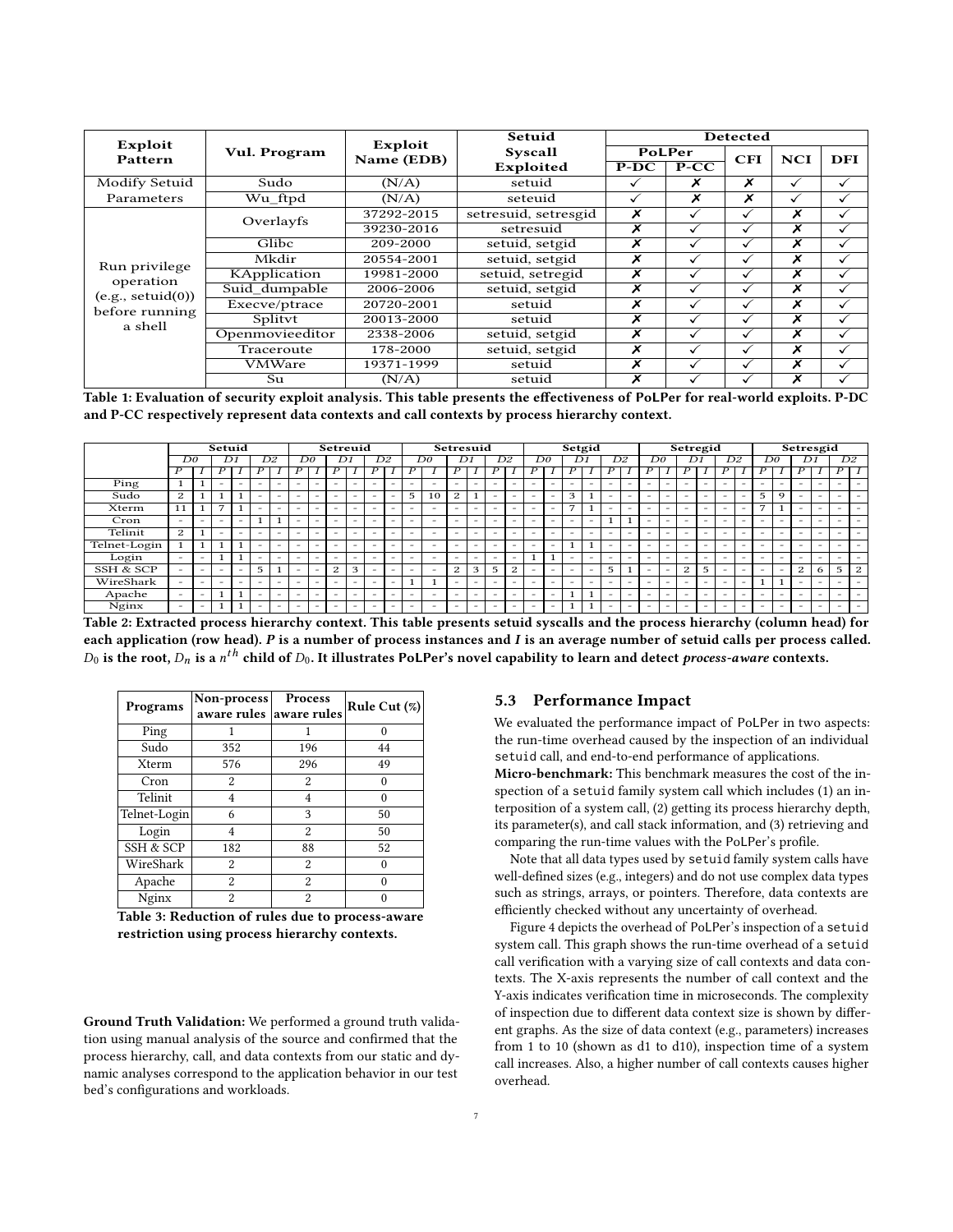<span id="page-7-0"></span>

| Program                                                                                                                   |                          |                          | Setuid                   |   |                |                          | Seteuid                  |   |                          | Setreuid |   |                          |                          |                          | Setresuid                |                          |   |                          | Setgid                   |   |   | Setegid |   |                          |                          |                          | Setregid                 |                          |                          | Setresgid |                          |   |
|---------------------------------------------------------------------------------------------------------------------------|--------------------------|--------------------------|--------------------------|---|----------------|--------------------------|--------------------------|---|--------------------------|----------|---|--------------------------|--------------------------|--------------------------|--------------------------|--------------------------|---|--------------------------|--------------------------|---|---|---------|---|--------------------------|--------------------------|--------------------------|--------------------------|--------------------------|--------------------------|-----------|--------------------------|---|
|                                                                                                                           |                          |                          |                          | N |                |                          |                          |   |                          |          |   | N                        | F                        |                          |                          | N                        |   |                          |                          |   |   |         |   | N                        |                          |                          | С                        | N                        |                          |           |                          | N |
| Ping                                                                                                                      |                          | $\overline{\phantom{0}}$ | -                        | - |                | -                        | -                        |   |                          | -        | - | $\overline{\phantom{0}}$ | $\overline{\phantom{0}}$ | $-$                      | $\overline{\phantom{0}}$ | -                        | - | $\overline{\phantom{0}}$ | -                        |   | - |         |   |                          | -                        | $\overline{\phantom{0}}$ | $-$                      | $\overline{\phantom{0}}$ | -                        |           | -                        |   |
| Sudo                                                                                                                      | $\sim$                   | $\sim$                   | 3                        |   |                | -                        | 3                        | 3 |                          |          | ۰ |                          | $\overline{\phantom{0}}$ | $\overline{\phantom{0}}$ | $\overline{\phantom{0}}$ | $\overline{\phantom{m}}$ | - | -                        | -                        | 2 |   | ۰       |   | 2                        | -                        | $\overline{\phantom{0}}$ | $\overline{\phantom{0}}$ | $\overline{\phantom{0}}$ | $\overline{\phantom{0}}$ |           |                          |   |
| Xterm                                                                                                                     | $\overline{\phantom{0}}$ |                          | -                        | 4 | $\overline{c}$ |                          |                          |   |                          |          |   | -                        | $\overline{\phantom{0}}$ | -                        | -                        | -                        | - |                          |                          | 3 |   | 2       |   |                          |                          |                          | -                        |                          | -                        |           |                          |   |
| Cron                                                                                                                      | 1                        |                          | -                        |   | $\overline{c}$ |                          |                          |   |                          |          | - |                          | $\overline{\phantom{0}}$ | $\overline{\phantom{0}}$ | $\overline{\phantom{0}}$ | $\equiv$                 | - | $\overline{\phantom{0}}$ |                          |   | - | -       |   | $\overline{\phantom{0}}$ | -                        | $\overline{\phantom{0}}$ | -                        | $\overline{\phantom{0}}$ |                          |           | -                        |   |
| Telinit                                                                                                                   | 3                        | $\sim$                   | -                        | - |                |                          | $\overline{\phantom{0}}$ |   |                          |          | - | -                        | $\overline{\phantom{0}}$ | $-$                      |                          | $\overline{\phantom{0}}$ | - | $\overline{\phantom{0}}$ | -                        | - | - |         |   | $\overline{\phantom{0}}$ | $\overline{\phantom{0}}$ | $\overline{\phantom{0}}$ | $\overline{\phantom{0}}$ | <b>-</b>                 | $\overline{\phantom{0}}$ | -         | $\overline{\phantom{0}}$ |   |
| Telnet-Login                                                                                                              |                          | $\overline{\phantom{0}}$ |                          | - |                |                          | -                        |   | $\overline{\phantom{0}}$ | -        | - | $\overline{\phantom{m}}$ | $\overline{\phantom{0}}$ | $\overline{\phantom{0}}$ | $\overline{\phantom{0}}$ | $\overline{\phantom{m}}$ | - | $\overline{\phantom{0}}$ | -                        |   | - | -       | - | $\overline{\phantom{0}}$ | -                        | $\overline{\phantom{0}}$ | $\overline{\phantom{0}}$ | $\overline{\phantom{m}}$ | $\overline{\phantom{0}}$ |           | -                        |   |
| Login                                                                                                                     |                          |                          | $\overline{4}$           | - |                |                          |                          |   |                          |          |   | -                        | $\overline{\phantom{0}}$ | $\overline{\phantom{0}}$ |                          |                          | - |                          |                          |   |   |         |   |                          |                          |                          |                          |                          |                          |           |                          |   |
| SSH & SCP                                                                                                                 | 2                        | $\overline{\phantom{0}}$ | -                        | - | 2              | 5                        |                          | З |                          |          | - |                          | $\overline{\phantom{0}}$ | $\overline{\phantom{0}}$ | $\sim$                   | 3                        | 2 | $\overline{\phantom{0}}$ | -                        | 2 | 3 |         |   | $\overline{\phantom{0}}$ | -                        | $\overline{\phantom{0}}$ | $\overline{\phantom{0}}$ |                          |                          | -         | -                        | 2 |
| WireShark                                                                                                                 | $\overline{\phantom{0}}$ | $\overline{\phantom{0}}$ | $\sim$                   |   |                |                          |                          |   |                          |          | - | $\overline{\phantom{0}}$ | $\overline{\phantom{0}}$ |                          | $\sim$                   | $\overline{\phantom{m}}$ |   | $\overline{\phantom{0}}$ |                          |   |   |         |   |                          |                          | -                        | $\overline{\phantom{0}}$ | $\overline{\phantom{0}}$ | $\overline{\phantom{0}}$ |           | <b>1</b>                 |   |
| Apache                                                                                                                    | $\overline{\phantom{0}}$ | $\overline{\phantom{0}}$ | $\overline{\phantom{0}}$ | 4 |                | $\overline{\phantom{0}}$ | $\overline{\phantom{0}}$ |   |                          |          | - | $\overline{\phantom{0}}$ | $\overline{\phantom{0}}$ | $-$                      | $\overline{\phantom{0}}$ | -                        | - | $\overline{\phantom{0}}$ | $\overline{\phantom{0}}$ | 3 | - | -       | - | $\overline{\phantom{0}}$ | $\overline{\phantom{0}}$ | $\overline{\phantom{0}}$ | -                        | $\overline{\phantom{0}}$ | $-$                      | -         | -                        |   |
| Nginx                                                                                                                     | $\equiv$                 | $\overline{\phantom{0}}$ | $\overline{\phantom{0}}$ |   |                |                          |                          |   |                          |          |   | ۰                        |                          | -                        |                          | $\equiv$                 | - | $\overline{\phantom{0}}$ |                          |   | - |         |   |                          |                          |                          |                          |                          | $\overline{\phantom{0}}$ |           |                          |   |
| Table 4: Extracted static data context. This table presents the number of parameters extracted using source code analysis |                          |                          |                          |   |                |                          |                          |   |                          |          |   |                          |                          |                          |                          |                          |   |                          |                          |   |   |         |   |                          |                          |                          |                          |                          |                          |           |                          |   |

Sources of parameters: function calls  $(F)$ , constants  $(C)$ , variables  $(V)$ , and others  $(N)$ .

<span id="page-7-1"></span>

|              |                          |                          | Setuid                        |                          |                          |                          |                          |                          |                          | Setreuid                 |                          |                          |                          |                          |                          | Setresuid                |                               |                          |                          |                          |                          | Setgid                   |                          |                          |                          |                          |                          | Setregid                 |                          |                          |                               |                          |                          | Setresgid                |                          |                          |
|--------------|--------------------------|--------------------------|-------------------------------|--------------------------|--------------------------|--------------------------|--------------------------|--------------------------|--------------------------|--------------------------|--------------------------|--------------------------|--------------------------|--------------------------|--------------------------|--------------------------|-------------------------------|--------------------------|--------------------------|--------------------------|--------------------------|--------------------------|--------------------------|--------------------------|--------------------------|--------------------------|--------------------------|--------------------------|--------------------------|--------------------------|-------------------------------|--------------------------|--------------------------|--------------------------|--------------------------|--------------------------|
| Program      | ⊅∩                       |                          |                               |                          |                          | レっ                       |                          | 120                      | ⊅                        |                          |                          | $D_2$                    |                          | ⊅∩                       |                          |                          |                               | $D_2$                    |                          |                          |                          |                          | $\mathbf{D}_{2}$         |                          |                          | $D_{\rm C}$              |                          |                          |                          | $J_{2}$                  |                               | הכו                      |                          |                          |                          | $D_2$                    |
|              | $\overline{C}$           | D                        | $\overline{\phantom{0}}$<br>◡ | D                        | $\overline{\text{C}}$    | D                        | $\overline{\phantom{0}}$ |                          | $\overline{\phantom{a}}$ |                          | で                        | D                        | ⌒<br>Č                   |                          | $\overline{\phantom{0}}$ | $\overline{\mathbf{D}}$  | $\overline{\phantom{1}}$<br>C | $\overline{\rm D}$       | $\overline{c}$           |                          | $\overline{\phantom{0}}$ |                          | $\overline{\phantom{0}}$ |                          | $\overline{\text{c}}$    | D                        | ⌒<br>Č                   |                          | $\overline{\phantom{0}}$ | D                        | $\overline{\phantom{1}}$<br>U | D                        | $\overline{C}$           | D                        | $\overline{\text{C}}$    | ĪБ                       |
| Ping         | н.                       |                          | -                             | $\overline{\phantom{a}}$ | $\overline{\phantom{a}}$ | -                        | $\overline{\phantom{a}}$ | $\overline{\phantom{a}}$ | $\overline{\phantom{a}}$ | -                        | $\overline{\phantom{a}}$ | -                        | $\overline{\phantom{0}}$ | -                        | $\overline{\phantom{a}}$ | $\overline{\phantom{a}}$ | $\overline{\phantom{a}}$      | $\overline{\phantom{a}}$ | -                        | -                        | $\overline{\phantom{a}}$ | $\overline{\phantom{a}}$ | $\overline{\phantom{a}}$ | -                        | $\overline{\phantom{a}}$ | $\overline{\phantom{0}}$ | $\overline{\phantom{a}}$ | -                        | $\overline{\phantom{a}}$ | $\overline{\phantom{0}}$ | -                             | $\overline{\phantom{a}}$ | -                        | $\overline{\phantom{a}}$ | $\overline{\phantom{a}}$ | $\overline{\phantom{0}}$ |
| Sudo         | 2                        |                          |                               | 2                        |                          | $\overline{\phantom{a}}$ | $\overline{\phantom{a}}$ | $\overline{\phantom{a}}$ | $\overline{\phantom{a}}$ | $\overline{\phantom{0}}$ | $\overline{\phantom{a}}$ | -                        | $\mathbf Q$              |                          | 2                        | 2                        | $\overline{\phantom{a}}$      | $\overline{\phantom{a}}$ | $\sim$                   | $\overline{\phantom{0}}$ | 3                        | 2                        | $\overline{\phantom{a}}$ | $\overline{\phantom{a}}$ | $\overline{\phantom{a}}$ | $\overline{\phantom{a}}$ | $\overline{\phantom{a}}$ | $\overline{\phantom{a}}$ | $\overline{\phantom{a}}$ | $\overline{\phantom{0}}$ | $\overline{ }$                | 3                        | $\sim$                   | $\overline{\phantom{a}}$ | $\overline{\phantom{a}}$ | -                        |
| Xterm        | 11                       |                          | $\overline{ }$                |                          | -                        | -                        | $\overline{\phantom{a}}$ | $\overline{\phantom{a}}$ | -                        | -                        | $\overline{\phantom{a}}$ | $\overline{\phantom{a}}$ | $\overline{\phantom{a}}$ | $\overline{\phantom{a}}$ | $\overline{\phantom{a}}$ | $\overline{\phantom{0}}$ | $\overline{\phantom{a}}$      | $\overline{\phantom{0}}$ | $\overline{\phantom{a}}$ | $\overline{\phantom{0}}$ | $\overline{ }$           |                          | $\overline{\phantom{a}}$ | $\overline{\phantom{0}}$ | $\overline{\phantom{a}}$ | $\overline{\phantom{0}}$ | $\overline{\phantom{a}}$ | $\overline{\phantom{a}}$ | $\overline{\phantom{a}}$ | <b>.</b>                 | $\overline{ }$                | ٠                        | -                        | $\overline{\phantom{a}}$ | $\overline{\phantom{a}}$ | $\overline{\phantom{0}}$ |
| Cron         | $\overline{\phantom{a}}$ | -                        | $\overline{\phantom{a}}$      | $\overline{\phantom{a}}$ |                          |                          | $\overline{\phantom{a}}$ | $\overline{\phantom{a}}$ |                          | -                        | $\overline{\phantom{a}}$ | -                        | $\overline{\phantom{a}}$ | $\overline{\phantom{a}}$ | $\overline{\phantom{a}}$ | <b>.</b>                 | $\overline{\phantom{a}}$      | $\overline{\phantom{0}}$ | -                        | -                        | $\overline{\phantom{a}}$ | $\overline{\phantom{a}}$ |                          |                          | $\overline{\phantom{a}}$ | $\overline{\phantom{0}}$ | $\overline{\phantom{a}}$ | $\overline{\phantom{a}}$ | $\overline{\phantom{a}}$ | $\overline{\phantom{0}}$ | -                             | $\overline{\phantom{0}}$ | -                        | $\overline{\phantom{a}}$ | $\overline{\phantom{a}}$ | -                        |
| Telinit      | 2                        |                          | -                             | -                        | $\overline{\phantom{a}}$ | -                        | $\overline{\phantom{a}}$ | $\overline{\phantom{a}}$ | $\overline{\phantom{a}}$ | -                        | $\overline{\phantom{a}}$ | $\overline{\phantom{a}}$ | $\overline{\phantom{a}}$ | $\overline{\phantom{a}}$ | $\overline{\phantom{a}}$ | $\overline{\phantom{a}}$ | $\overline{\phantom{a}}$      | $\overline{\phantom{0}}$ | $\overline{\phantom{a}}$ | $\overline{\phantom{a}}$ | $\overline{\phantom{0}}$ | $\overline{\phantom{a}}$ | $\overline{\phantom{0}}$ | $\overline{\phantom{0}}$ | $\overline{\phantom{a}}$ | $\overline{\phantom{0}}$ | $\overline{\phantom{a}}$ | $\overline{\phantom{a}}$ | $\overline{\phantom{a}}$ | $\overline{\phantom{0}}$ | -                             | $\overline{\phantom{a}}$ | $\sim$                   | $\overline{\phantom{a}}$ | $\overline{\phantom{0}}$ | $\overline{\phantom{0}}$ |
| Telnet-Login |                          |                          |                               | ٠                        | -                        | -                        | $\overline{\phantom{a}}$ | $\overline{\phantom{a}}$ | $\overline{\phantom{a}}$ | -                        | $\overline{\phantom{a}}$ | $\overline{\phantom{0}}$ | $\overline{\phantom{0}}$ | $\overline{\phantom{a}}$ | $\overline{\phantom{a}}$ | $\overline{\phantom{a}}$ | $\overline{\phantom{a}}$      | $\overline{\phantom{a}}$ | -                        | $\overline{\phantom{a}}$ |                          |                          | $\overline{\phantom{0}}$ | $\overline{\phantom{a}}$ | $\overline{\phantom{a}}$ | $\overline{\phantom{0}}$ | $\overline{\phantom{a}}$ | $\overline{\phantom{0}}$ | $\overline{\phantom{a}}$ | $\overline{\phantom{0}}$ | -                             | $\overline{\phantom{a}}$ | -                        | $\overline{\phantom{a}}$ | $\overline{\phantom{a}}$ | $\overline{\phantom{a}}$ |
| Login        | $\overline{\phantom{a}}$ | -                        |                               |                          | $\overline{\phantom{0}}$ | -                        | $\overline{\phantom{a}}$ | $\overline{\phantom{a}}$ | -                        | -                        | $\overline{\phantom{a}}$ | -                        | $\overline{\phantom{0}}$ | $\overline{\phantom{a}}$ | $\overline{\phantom{a}}$ | $\overline{\phantom{a}}$ | $\overline{\phantom{a}}$      | $\overline{\phantom{a}}$ |                          |                          | $\overline{\phantom{a}}$ | $\overline{\phantom{a}}$ | $\overline{\phantom{0}}$ | -                        | $\overline{\phantom{a}}$ | $\overline{\phantom{0}}$ | $\overline{\phantom{a}}$ | -                        | $\overline{\phantom{a}}$ | $\overline{\phantom{0}}$ | -                             | $\overline{\phantom{a}}$ | $\sim$                   | $\overline{\phantom{a}}$ | $\overline{\phantom{a}}$ | -                        |
| SSH & SCP    | $\overline{\phantom{a}}$ | $\overline{\phantom{a}}$ | $\overline{\phantom{a}}$      | $\overline{\phantom{a}}$ | 3                        |                          | $\overline{\phantom{a}}$ | $\overline{\phantom{a}}$ | 2                        | 2                        | $\overline{\phantom{a}}$ | $\sim$                   | $\overline{\phantom{a}}$ | -                        | 2                        | 2                        | 3                             | 1                        | -                        | $\overline{\phantom{a}}$ | $\overline{\phantom{a}}$ | $\overline{\phantom{a}}$ | 3                        |                          | $\overline{\phantom{a}}$ | $\overline{\phantom{0}}$ | 2                        | $\Omega$<br>∼            | -                        | $\overline{\phantom{0}}$ | -                             | $\overline{\phantom{0}}$ | 2                        |                          | 3                        |                          |
| WireShark    | $\overline{\phantom{a}}$ | -                        | $\overline{\phantom{a}}$      | $\overline{\phantom{a}}$ | $\overline{\phantom{a}}$ | -                        | $\overline{\phantom{a}}$ | $\overline{\phantom{a}}$ | $\overline{\phantom{a}}$ | $\overline{\phantom{0}}$ | $\overline{\phantom{a}}$ | $\overline{\phantom{0}}$ |                          |                          | $\overline{\phantom{a}}$ | $\overline{\phantom{a}}$ | $\overline{\phantom{a}}$      | $\overline{\phantom{a}}$ | $\overline{\phantom{a}}$ | $\overline{\phantom{a}}$ | $\overline{\phantom{a}}$ | $\overline{\phantom{a}}$ | $\overline{\phantom{a}}$ | $\overline{\phantom{a}}$ | $\overline{\phantom{a}}$ | $\overline{\phantom{0}}$ | $\overline{\phantom{a}}$ | $\overline{\phantom{0}}$ | $\overline{\phantom{a}}$ | $\overline{\phantom{0}}$ |                               | $\mathbf{1}$             | $\overline{\phantom{a}}$ | $\overline{\phantom{a}}$ | $\sim$                   | -                        |
| Apache       | $\overline{\phantom{a}}$ | -                        |                               | ч.                       | $\overline{\phantom{a}}$ | -                        | $\overline{\phantom{a}}$ | $\overline{\phantom{a}}$ | $\overline{\phantom{a}}$ | -                        | $\overline{\phantom{a}}$ | $\sim$                   | $\overline{\phantom{a}}$ | $\overline{\phantom{a}}$ | $\overline{\phantom{a}}$ | $\overline{\phantom{a}}$ | $\overline{\phantom{a}}$      | $\overline{\phantom{a}}$ | $\overline{\phantom{a}}$ | -                        |                          |                          | -                        | $\overline{\phantom{a}}$ | $\overline{\phantom{a}}$ | $\overline{\phantom{a}}$ | $\overline{\phantom{a}}$ | $\overline{\phantom{0}}$ | -                        | $\overline{\phantom{0}}$ | -                             | $\overline{\phantom{a}}$ | $\sim$                   | $\overline{\phantom{a}}$ | $\overline{\phantom{a}}$ | $\overline{\phantom{0}}$ |
| Nginx        | $\overline{\phantom{a}}$ | -                        |                               | п.                       | $\overline{\phantom{a}}$ | -                        | $\overline{\phantom{a}}$ | $\overline{\phantom{a}}$ | $\overline{\phantom{a}}$ | -                        | $\overline{\phantom{a}}$ | -                        | $\overline{\phantom{a}}$ | -                        | $\overline{\phantom{a}}$ | $\overline{\phantom{a}}$ | $\overline{\phantom{a}}$      | $\sim$                   | $\overline{\phantom{a}}$ | $\overline{\phantom{a}}$ | -1                       |                          | $\overline{\phantom{a}}$ | $\overline{\phantom{a}}$ | $\overline{\phantom{a}}$ | -                        | $\overline{\phantom{a}}$ | $\overline{\phantom{a}}$ | $\overline{\phantom{a}}$ | $\overline{\phantom{0}}$ | -                             | $\overline{\phantom{0}}$ | -                        | $\overline{\phantom{a}}$ | $\overline{\phantom{a}}$ | $\overline{\phantom{0}}$ |

Table 5: Dynamic process data and call contexts indexed by process hierarchy context. Process hierarchy depth  $(D_x)$ , a number of call contexts (C), and an average number of parameters (D) for each depth (e.g.,  $D_0$ : root,  $D_1$ : a child,  $D_2$ : a grand child).

<span id="page-7-2"></span>

Figure 4: Micro-benchmark of inspection overhead.

If there is one call context with one data context for a setuid call, its verification takes 18  $\mu$ s. As the number of call and the size of data context are increased, the overhead increases as well. These cases are simulations of extreme situations with a lot of call contexts and data contexts for setuid system calls showing how PoLPer will work in challenging cases. Real-world programs typically have only a small number of call contexts and data contexts as described in Section [5.2.](#page-5-0) Therefore, real-world overhead is typically insignificant as presented next.

<span id="page-7-3"></span>

| Program            |        |           |          | Base (s) PoLPer (s)   I  Overhead (%) |
|--------------------|--------|-----------|----------|---------------------------------------|
| Ping $(s20121221)$ | 9.0019 | 9.0039    |          | 0.02                                  |
| Nginx $(1.4.6)$    | 11.522 | 11.539    | $\Omega$ | 0.14                                  |
| Apache (2.4.7)     | 18.250 | 18.286    |          | 0.1                                   |
| Telnet (0.17-36)   | 1.001  | 1.004     | 5        | 0.29                                  |
| SCP(6.6.1p1)       | 0.1656 | 0.1665 28 |          | 0.54                                  |

Table 6: End-to-end benchmarks.

End-to-end benchmarks: We performed another set of experiments to measure the overhead of PoLPer in the end-to-end performance of application software. A list of benchmarked software was selected based on the popularity of server and client software which have privilege sensitive code invoking setuid system calls. The selection includes from small utility programs such as ping to large server programs (e.g., Nginx and Apache). Based on our study of these desktop and server software, the overhead is typically not strongly dependent on the workload because generally the setuid calls are not used per each workload but per an initialization of software. Table [6](#page-7-3) shows the data. The column  $|I|$  shows the number of setuid calls.

Overall the performance impact of setuid inspection is very marginal. First, we tested ping where each try sends 10 packets repeated 10 times and overhead was 0.02%. Ping has one setuid call verified. Nginx and Apache servers are tested by using Apache Bench (normally used for measuring of HTTP web servers). To measure overhead, we repeated 100K HTTP GET requests 10 times with concurrency of up to 100 requests to the localhost. There was no overhead other than measurement errors since Nginx and Apache do not have setuid calls verified during the benchmark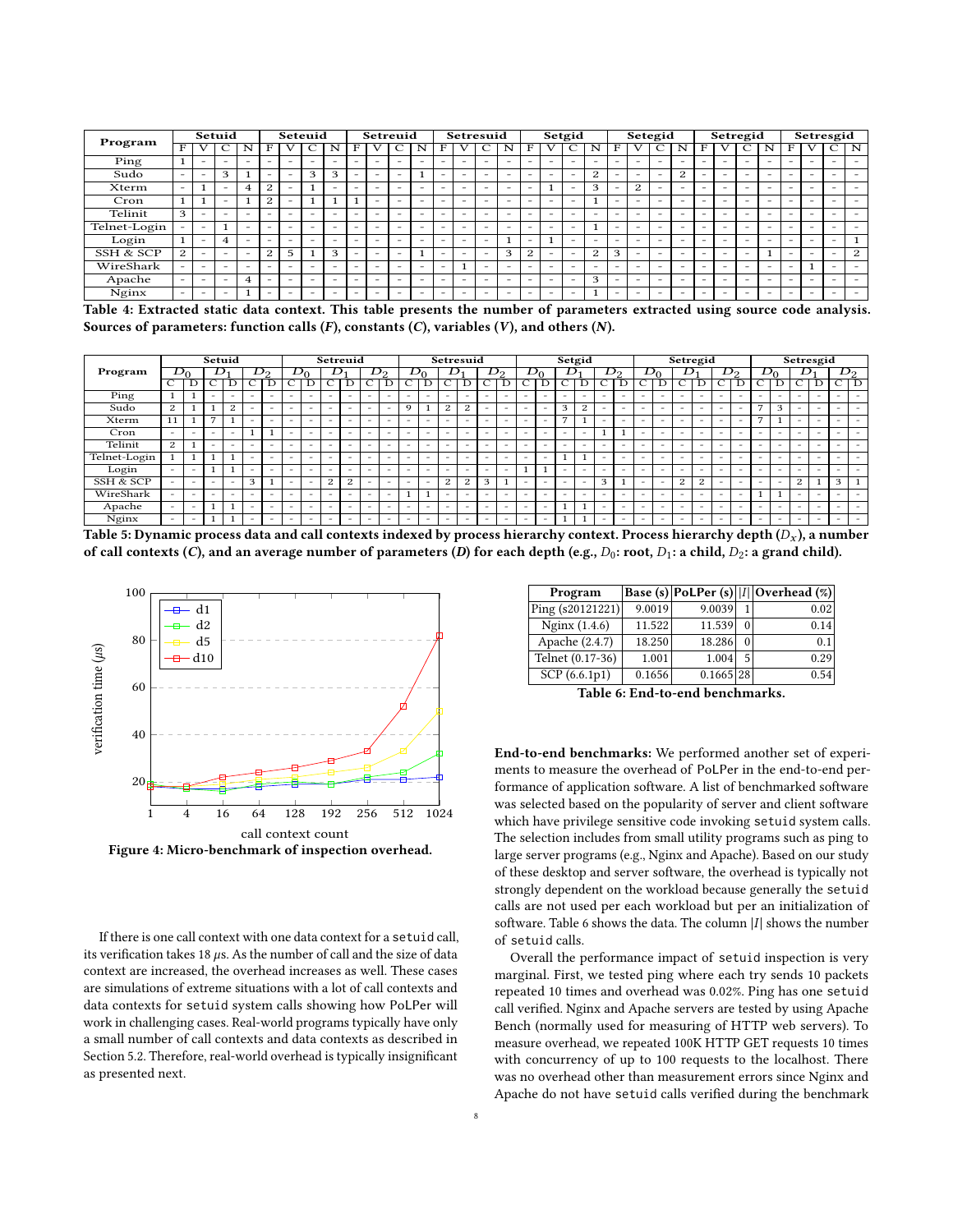workload. Login/logout behavior was tested with telnet. This workload triggered 5 setuid call verifications. We repeated this process 10 times to get an average performance number (0.29%). Another popular software for login/logout is SSH, which is tested with SCP as another selection because they share authentication logic. SCP was measured by downloading a 1KB file 10 times from a local directory. During this process, there were 28 verifications of setuid calls which caused overhead of 0.54%.

## 5.4 Case Study: A Real-world Data-oriented Attack

We leverage a vulnerability in sudo to show how PoLPer detects and prevents exploitation. Hu et al. [\[24\]](#page-11-13) proposed an approach to constructing data-oriented attacks automatically and showed an attack on sudo using its format string vulnerability (CVE-2012- 0809). This attack changes ud.uid to the root ID value using the format string vulnerability in the sudo\_debug function as shown in Figure [5.](#page-8-0)

PoLPer detects this attack using a data context shown in Table [7.](#page-8-0) ud.uid should be initialized by getuid(), which has an expected value of 1000. This exploit is detected because it sets zero to ud.uid.

```
struct user_details {
    uid t uid;
     . . .
} ud_details;
//in get_user_info()
ud.uid = getuid();
//in sudo_debug()
v f p r i n t f (\ldots);
//in sudo_askpass()
s e t u i d (ud. u i d);
```
Figure 5: Sudo code example.

| Depth      |    |            |                                        | 1                   |                        |
|------------|----|------------|----------------------------------------|---------------------|------------------------|
| Priv. Op.  |    |            |                                        | setuid              |                        |
| Parameter  |    |            | (Profile) 1000 (from getuid()), -1, -1 |                     |                        |
|            |    |            | (Exploit) 0 (root shell), -1, -1       |                     |                        |
|            | #  | Inode      | Offset                                 | File                | Function               |
|            |    | 21 158 023 | $0x32 +$                               | $\ldots$ /libc.so.6 |                        |
|            |    |            | 0xb75f7b44                             |                     |                        |
| Call Stack | 20 | 10171      | 0x8053080                              |                     | /bin/sudo sudo askpass |
|            |    |            |                                        |                     |                        |
|            | 3  | 10171      | 0x804f4af                              | /bin/sudo           | main                   |
|            | 2  |            | $ 158023 0xf3 + 54653 $ /libc.so.6     |                     |                        |
|            | 1  | 10171      | $0x8049dd1$ /bin/sudo                  |                     |                        |

Table 7: Process-aware detection of the sudo exploit.

## 5.5 Case Study: Process-aware Detection of a Data-oriented Attack

In Figure [6,](#page-8-1) we present an example of data modification attack that highlights the unique capability of process-aware detection that can distinguish the abnormality of the attack. In this example, setuid call sets a user ID from a variable uid determined inside an if-else statement. Based on code analyses both non-root-id (from getuid)

```
int change_privilege(int uid) {
   . . .
  return setuid (uid);
}
void vulnerable_function () {
  int uid:
  char buffer [10];
  int pid = fork();
  if (pid == 0) { //child process area
      uid = getuid();. . .
      strcpy (buffer, argv[1]); // manipulate uid
      (buffer overflow)
      change_privilege(uid);
      n on_root_works();
  } else { //parent process area
      uid = root_id;change_prvilege(uid);
     root_works();
  }
  . . .
}
```
Figure 6: Process-aware exploit example.

|                | <b>Non-process-aware</b> |         |           | Process-aware |
|----------------|--------------------------|---------|-----------|---------------|
| (parent/child) |                          |         | (parent)  |               |
| Priv. Op.      | setuid                   |         | Depth     |               |
|                | Parameter                |         | Priv. Op. | setuid        |
| Profile        | root_id<br>non-root-id   |         |           | Parameter     |
| Exploit        | root id                  |         | Profile   | root id       |
|                |                          | (child) | Denth     |               |

| Depth     |                      |
|-----------|----------------------|
| Priv. Op. | setuid               |
|           | Parameter            |
|           | Profile  non-root-id |
| Exploit   | root id              |

Table 8: Comparison of non-process-aware and process-aware enforcement.

and root id should be permitted because they are used respectively by a child and a parent process.

When an adversary manipulates the uid using a buffer overflow in the strcpy function to obtain the root\_id and a corresponding root shell in a child process, a non-process-aware approach cannot block this attack because both root and non-root-id are legitimate as shown in Table [8.](#page-8-1) In contrast, PoLPer will prevent this exploit attempt because it distinguishes the setuid parameters in parent and child processes at run-time and enforces that only non-root-id is allowed in a child process. This case highlights a unique strength of process-aware detection.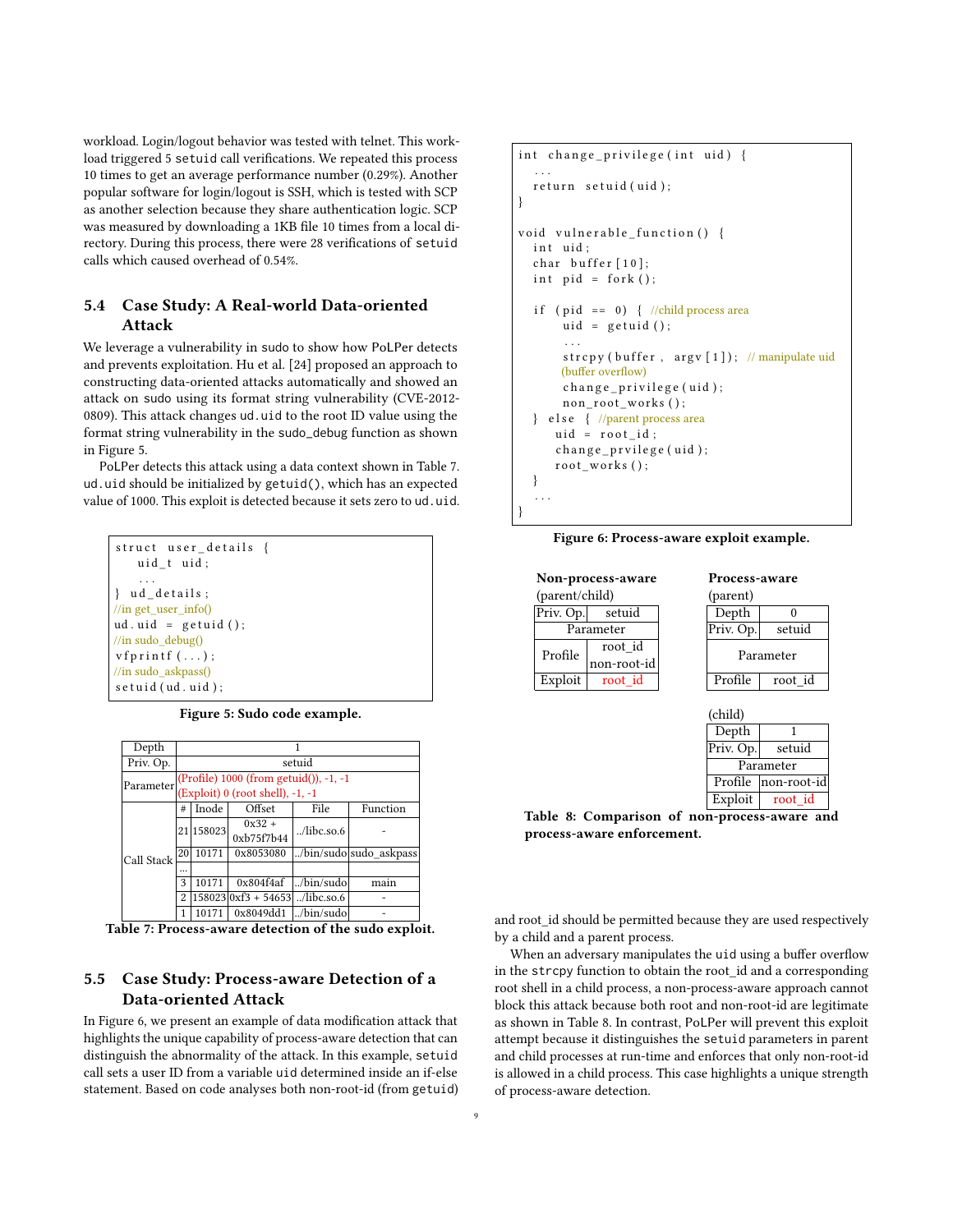## 6 DISCUSSION

Extended Support for Other Privilege Operations: This work focuses on the protection of setuid family system calls in Linux as these system calls are commonly leveraged for privilege escalation attacks. Privileged processes can bypass kernel permission checks and it is hard to control their privileges in a fine-grained way. Therefore, from Linux kernel version 2.2, privileges were divided into several categories according to capabilities [\[8\]](#page-11-26).

Although capabilities were designed to remedy the problems of setuid family system calls, many popular legacy programs do not adopt them. Therefore, the vulnerability and problems of setuid calls still remain.

Conceptually, capabilities are also privileges and PoLPer can be extended to cover these sensitive operations as a future work — this extension is pure engineering effort and orthogonal to the conceptual work presented in this paper.

Analysis Coverage: In general, the focus of our code analysis is small relative to the full size of the application since setuid system calls are a small subset of all available code and can, therefore, be evaluated by enumerating all call sites of setuid calls. As a ground truth validation for our evaluations, we manually examined the source code of the applications evaluated and we found setuid family calls of 1∼25 function call instances only in 10 minutes∼1 hour due to a small well-defined scope of privilege functions. Manual code examination confirmed that our combined static and dynamic analyses achieve complete coverage relevant to our environment and the workload giving no false positives in experiments.

Based on our experiments, this is reasonable as in many programs setuid calls are used for the initialization of services which are common across workloads. For example, many client programs (e.g., ping, sudo, su) and server programs (e.g., Apache, Nginx) follow this pattern. Another set of programs (e.g., ssh, scp) exhibits complete coverage by having commonly used functions in every transaction which cannot be missed by either of our analyses.

However, if the software is written in a way which uses frequent setuid calls with diverse patterns in complex software structures, it may cause high complexity in the static and dynamic analyses to achieve complete contexts. As a complementary analysis method, fuzzing framework such as AFL [\[58\]](#page-11-27) could help to further improve the coverage of static and dynamic analyses if needed for such complicated programs.

Mimicry Attacks and Manipulation of Call Contexts: For a mimicry attack where a system call sequence may fall within the original program's pattern, our approach will validate data parameters, and call stacks with process hierarchy contexts on setuid calls beyond a system call sequence. A combination of these contexts will significantly raise the bar to make a meaningful attack or maintaining its control without a detection. As another possible attack, a fake stack on the memory can be easily determined by PoLPer because it has complete knowledge on the process' stack memory. Misleading the view of stack walking via the manipulation of the ebp register can be easily caught because our approach uses stack layout from .eh\_frame which verifies the register values and stack consistency in the unwinding steps similar to [\[20\]](#page-11-28). As a worst-case scenario, even though the adversary managed to bypass control flow integrity check, our approach applies multiple context

checks on the data, process as well. Thus it would be considerably challenging to evade all of them. PoLPer can be further improved to be resilient to advanced stack attacks by combining with several known techniques such as a shadow stack [\[15\]](#page-11-29) and Control-flow Enforcement Technology (CET) [\[26\]](#page-11-30).

Address Space Layout Randomization: The kernel component of PoLPer uses information regarding memory layout including individual library addresses and therefore supports ASLR as we record not absolute addresses but files and offsets.

Generalization of Model: As we described in Section [2,](#page-2-2) our usage model of PoLPer is that system administrator customizes the policy based on an environmental context on the deployed system. This is a similar model used in major security tools like AppArmor or SELinux to deploy policies. On the deployment of a new software, this model is updated along with the installation via a new training. We are expecting that updating rules for new applications would not be different from already tested applications. This is because PoLPer is based on the general program behavior of setuid system calls such as process hierarchy, call stack, and parameters, which are orthogonal to the types of applications. Also, PoLPer did not have any particular assumptions about the target applications. When a new user is added into the system (e.g., adduser), which is another case to change an environmental context, PoLPer requires to update the model as well to handle a new user. Since a user ID is easily recognizable in the rule sets, it is straightforward to extend data flow check to use an ID template, therefore, including or excluding users. Our future work on this ID generalization will further improve the convenience and usability of PoLPer.

#### 7 RELATED WORK

In this section, we discuss the approaches related to PoLPer and how PoLPer is differentiated from them. Table [9](#page-10-0) provides a comparison between PoLPer and other works that are most closely related.

The principle of least privilege [\[48\]](#page-11-2) means enforcing minimal privileges that allow the user/module to perform an intended role. The principle of least privilege is mainly achieved by separating the system into isolated compartments or using other techniques such as setuid system calls [\[11\]](#page-11-1), Linux capabilities [\[8\]](#page-11-26). Qmail [\[5\]](#page-11-5) has a software architecture that follows this principle (separating modules run into separate user IDs). Approaches such as JIGSAW [\[56\]](#page-11-31), WatchIT [\[50\]](#page-11-32), program compartmentalization [\[21,](#page-11-3) [23\]](#page-11-4), SMV [\[23\]](#page-11-4), SOAAP [\[21\]](#page-11-3), Minion [\[30\]](#page-11-33) follow this principle to reduce unnecessary privileges. PoLPer also follows this principle with a focus on the setuid system calls. The necessary privilege is extracted from the source code and dynamic training and enforced at run-time.

Several approaches [\[11,](#page-11-1) [17,](#page-11-34) [28\]](#page-11-35) have investigated the status of setuid system calls and identified their semantic inconsistency. This problem occurred with human errors because they were insufficiently documented and poorly designed. Authors proposed more stable high-level APIs instead of low-level setuid system calls [\[11,](#page-11-1) [17\]](#page-11-34) or migration of setuid policies from user-space programs to the kernel [\[28\]](#page-11-35) as remedies.

Another line of work [\[19,](#page-11-36) [32,](#page-11-37) [38\]](#page-11-38) models system call behavior during run-time. These approaches only rely on run-time behavior, unlike PoLPer. Additionally, they are based on process insensitive context. Therefore their detection policies do not differentiate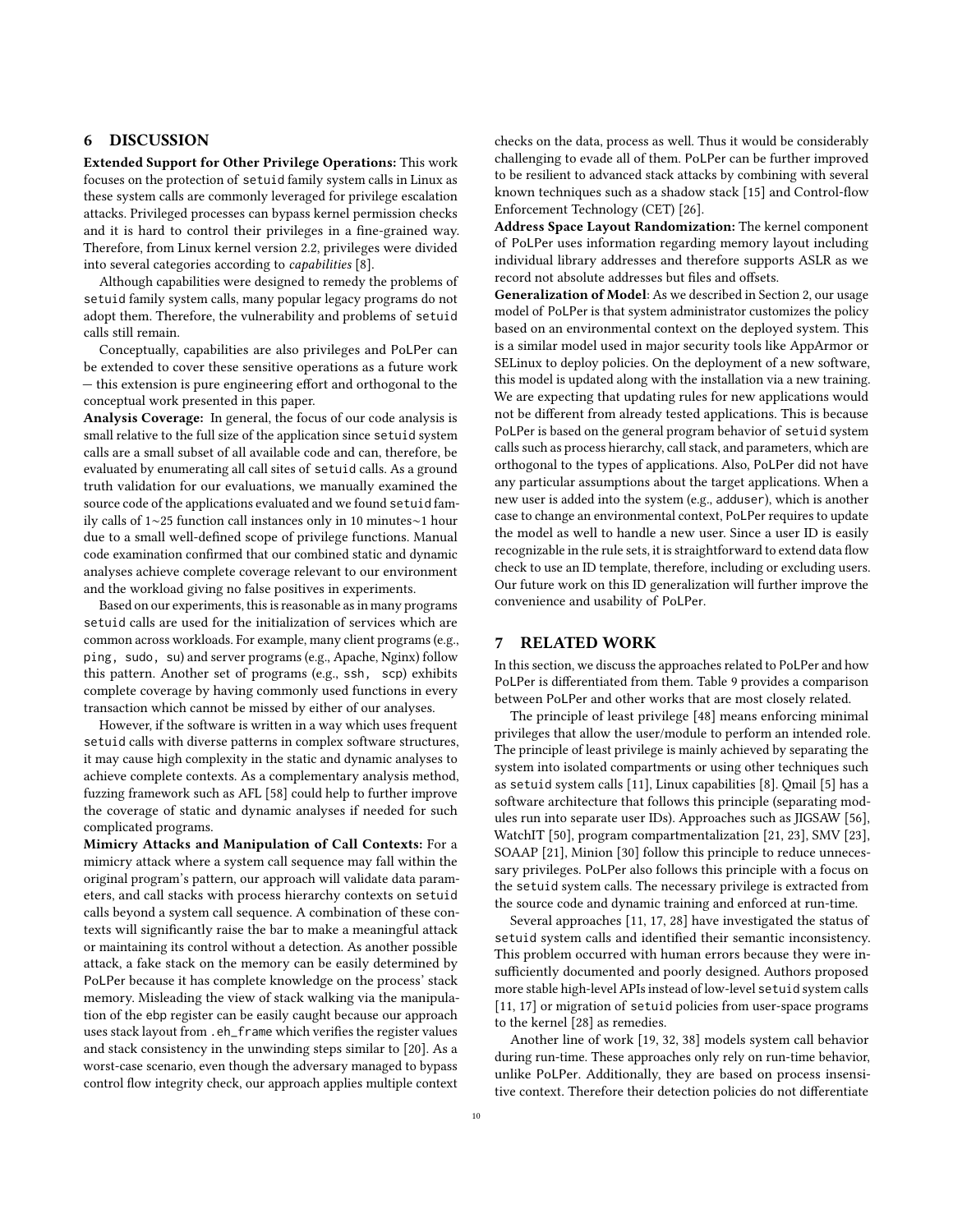<span id="page-10-0"></span>

| Approaches              | Overhead        | PA | KE.     | CF       | DM | NS | N <sub>N</sub> | NΚ | PV | DА         | SА | Main Techniques                                               |
|-------------------------|-----------------|----|---------|----------|----|----|----------------|----|----|------------|----|---------------------------------------------------------------|
| CFI [3, 39-42]          | $1 \sim 15\%$   |    |         |          |    | ↗  |                |    |    |            |    | Analyze and enforce control flow integrity                    |
| DFI [4, 10, 52]         | $7 - 103\%$     |    | 1 X     | $\gamma$ |    | 'X |                | 'X |    | $\sqrt{X}$ |    | Analyze and enforce data flow integrity                       |
| Kruegel et al. [32]     | $0 - 58\%$      |    |         |          |    |    |                |    |    |            |    | Analyze arguments of system call for detection                |
| Feng et al. [19]        | $0 \sim 250\%$  |    | v.<br>Λ |          |    |    |                |    |    |            |    | Analyze call stack of system call for detection               |
| Mutz et al. [38]        | $0 \sim 100\%$  |    | χl      |          |    |    |                |    |    |            |    | Analyze call stack and arguments of system call for detection |
| Setuid [11, 17]         | $-4$            |    | v.      |          |    |    |                |    |    |            |    | Identify semantic inconsistency of priv. operations           |
| Protego <sup>[28]</sup> | $0 \sim 7.4\%$  |    |         |          |    |    |                |    |    |            |    | Migrate setuid policies from user space to kernel             |
| Seccomp <sup>[49]</sup> | $2\%$           |    |         |          |    |    |                |    |    |            |    | Filter system calls based on predefined rule                  |
| Linux Capabilities [8]  | $-4$            |    |         |          |    |    |                |    |    |            |    | Divide the power of superuser into pieces                     |
| PoLPer                  | $0 \sim 0.54\%$ |    |         |          |    |    |                |    |    |            |    | Extract and enforce the least priv. in multi contexts         |

Table 9: Comparison of PoLPer and related approaches. PA: process-aware policy granularity, KE: kernel-space enforcement, CF: control flow exploit detection, DM : Data modification exploit detection, NS: No source code required, NM: No modification on software, NK: Independent to kernel, interfaces and services, PV: Prevention of attacks, DA: Dynamic analysis, SA: Static analysis, <sup>1</sup>: Use a monitoring service or user level implementation without enforcement, <sup>2</sup>: No evaluation on performance, <sup>3</sup>: only interfaces are presented for semantic correction, <sup>4</sup>: These approaches do not detect attacks, <sup>5</sup>: Removes setuid related attacks with the cost of redesign of interfaces and software, <sup>6</sup>: Higher accuracy if source code is available. <sup>7</sup>: Linux capabilities can be used as OS policy configuration without modifying or involving software logic.

distinct requirement of setuid calls in each process causing overapproximated policies.

Policy enforcement approaches [\[45,](#page-11-43) [55,](#page-11-44) [57\]](#page-11-45) create system call execution policies through the inspection of system call properties. These approaches are based on mandatory access control systems such as AppArmor [\[44\]](#page-11-46), Seccomp [\[49\]](#page-11-6), and SELinux [\[51\]](#page-11-47). They pose several limitations such as coarse-grained program level policies, and non-trivial overhead. In contrast, PoLPer creates process context sensitive profiles which help to reduce the number of policies and thus lower overhead. PoLPer transparently restricts setuid system calls using a comprehensive combination of process sensitive execution contexts without any modification on the protected software.

Code-reuse attacks, such as ROP [\[47\]](#page-11-12), are advanced attack mechanisms that bypass conventional defense mechanisms, such as data execution prevention (DEP) [\[37,](#page-11-15) [53\]](#page-11-16). The main goal of CFI [\[3\]](#page-11-21) is to prevent code-reuse attacks by restricting the execution of a program to only follow the correct known control flow. Although the conceptual design of CFI has been sound from its beginning, there have been issues to be addressed in accuracy and efficient enforcement of CFI in practice. Niu et al. [\[40,](#page-11-48) [42\]](#page-11-40) achieve a high precision of CFG leveraging both static analysis and dynamic points-to analysis. There have been highly practical CFI mechanisms based on binary analysis and hardware-assisted control transfer monitoring [\[54,](#page-11-49) [60,](#page-11-50) [61\]](#page-11-51). Another line of work aims to address detecting ROP attacks [\[13,](#page-11-52) [43\]](#page-11-53), while others focus on CFI challenges in C++ programs [\[6,](#page-11-54) [59\]](#page-11-55). Despite these research efforts, many others have reported weaknesses of the existing CFI mechanisms [\[9,](#page-11-56) [14,](#page-11-57) [18\]](#page-11-58). Compared to CFI, PoLPer focuses on detecting process-aware multiple context misuses on setuid calls. Regarding control flow, PoLPer checks the backward function call level control flow using call stack. While CFI focuses solely on the control flow of a program, PoLPer can prevent data modification exploit that does not make any change in the control flow by using multiple process-aware contexts including data contexts and call contexts.

Since exploits corrupt both control data (e.g., function pointer, jump targets, and return address) and non-control data (e.g., the arguments of privilege operations) mitigations must protect both

angles. While CFI [\[3\]](#page-11-21) and CPI [\[33\]](#page-11-59) protect against the manipulation of control data, they cannot protect against other data modifications. With the rise of automatic synthesis of non-control data attacks [\[12,](#page-11-22) [24,](#page-11-13) [25,](#page-11-60) [27\]](#page-11-14), data-flow must be protected as well. Current fine-grained solutions are either not yet practical because of coverage issues (e.g., KENALI [\[52\]](#page-11-42) is only designed for OS kernels) and overhead issues (e.g., DFI [\[10\]](#page-11-23)'s overhead is 104% since it handles all control and non-control data manipulation).

For the detection and prevention of privilege operation attacks (e.g., privilege escalation) based on the manipulation of control and non-control data, practical data flow integrity checking solutions are needed. PoLPer provides coarse-grained data context integrity (both control and non-control) on the scope of setuid calls with negligible overhead.

#### 8 CONCLUSION

PoLPer systematically extracts only the required contexts of setuid calls from programs to discover the distinct demand of privilege operation of each process. PoLPer transparently enforces these process-aware characteristics using a comprehensive combination of process contexts so that unnecessary contexts of setuid calls are tightly restricted in legacy software without any change. Our evaluation presents that PoLPer can prevent real-world exploits based on state-of-the-art attack techniques manipulating data context or control context of setuid system calls effectively and efficiently with near zero overhead in the end-to-end performance in various desktop and server programs.

## ACKNOWLEDGMENTS

The first author worked on this project during an internship at NEC Laboratories America, Princeton. We would like to thank the anonymous reviewers for their detailed and constructive comments. This work was supported by NSF awards #1801601, #1513783, and ONR award N00014-17-1-2513. Any opinions, findings, and conclusions or recommendations expressed in this material are those of the authors and do not necessarily reflect the views of our sponsors.